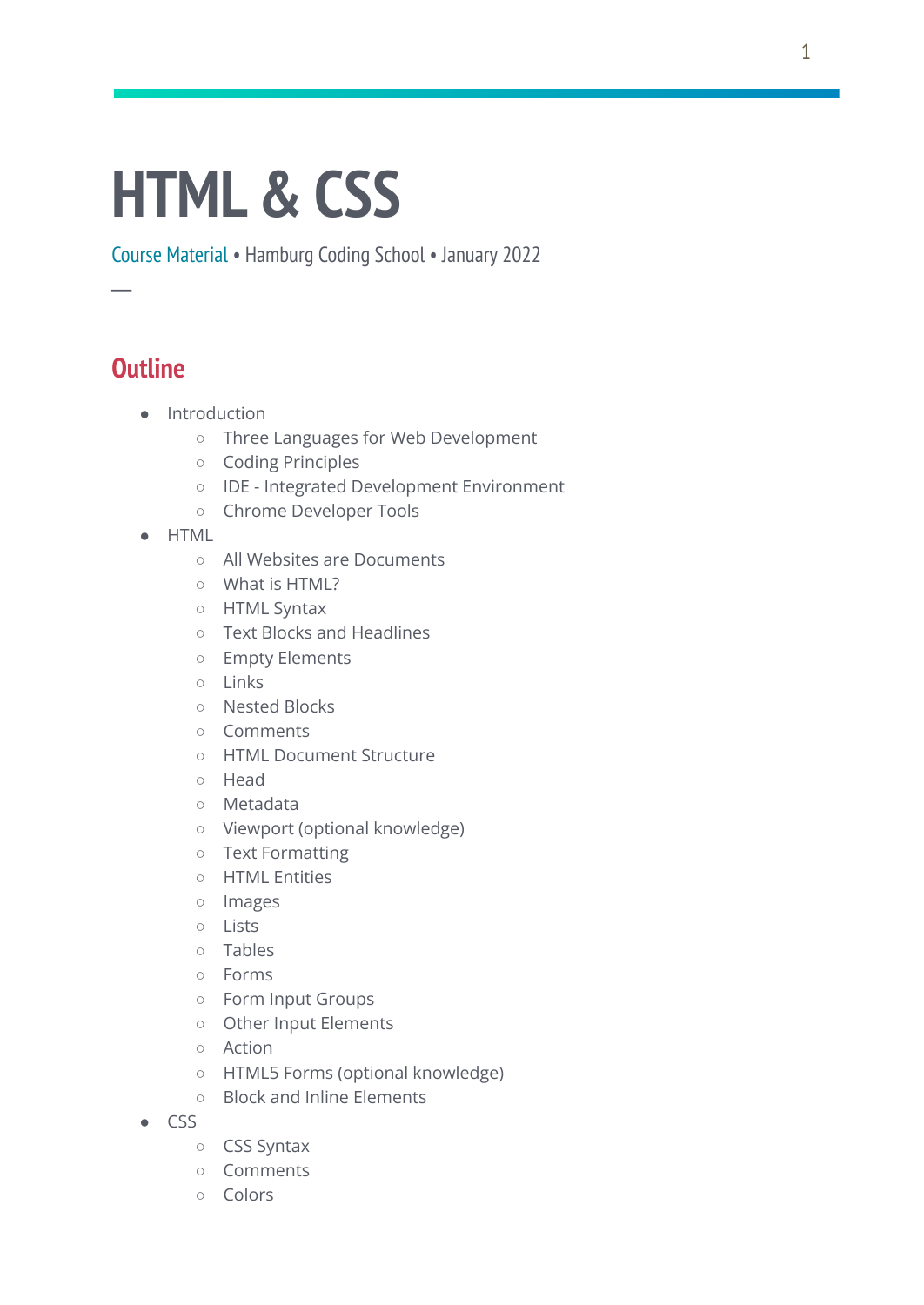- CSS Selectors
- The BEM Naming Convention (optional knowledge)
- Units
- Including CSS
- Specificity Rules
- The CSS Box Model
- Responsiveness
- CSS Flexbox (optional knowledge)
- Bootstrap
- Glossary
- Useful links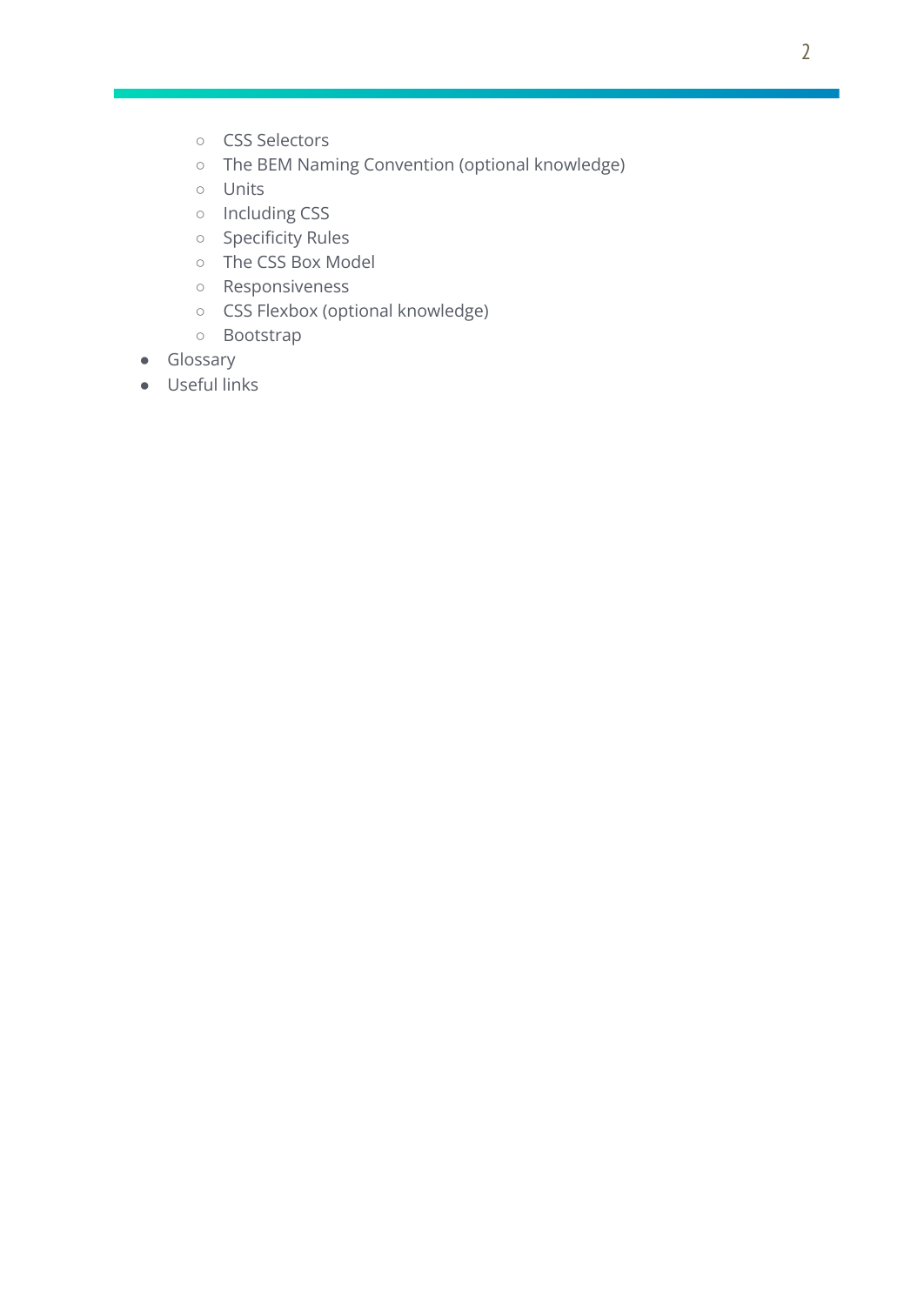# **Introduction**

# Three Languages for Web Development

Almost all webpages are built using 3 languages:

- **HTML** for the structure and content of the website,
- **CSS** for the layout and design,
- **JavaScript** to animate, work with data and overall behavior of the site.

# Coding Principles

- You don't need to remember every little rule (you can look that up). But you need to understand *how* it works.
- When learning to code, make heavy use of search engines like google.
- RTFM 'read the frigging manual'  $\odot$  Most popular frameworks have excellent documentation. Use it!

# IDE - Integrated Development Environment

Your IDE (a fancy name for a code editor) is your most important tool.

In this course, you can use any of these:

- **Visual Studio Code** <https://code.visualstudio.com/>
- **Atom** <https://atom.io/>
- **Sublime Text** <https://www.sublimetext.com/>

# Chrome Developer Tools

You can look at the HTML and CSS of any website in the Chrome browser by using the Chrome Developer Tools. You can open them at:

- **View > Developer > Developer Tools**, or
- Right-click on the website and select **Inspect**.

We will make use of the Developer Tools throughout the course.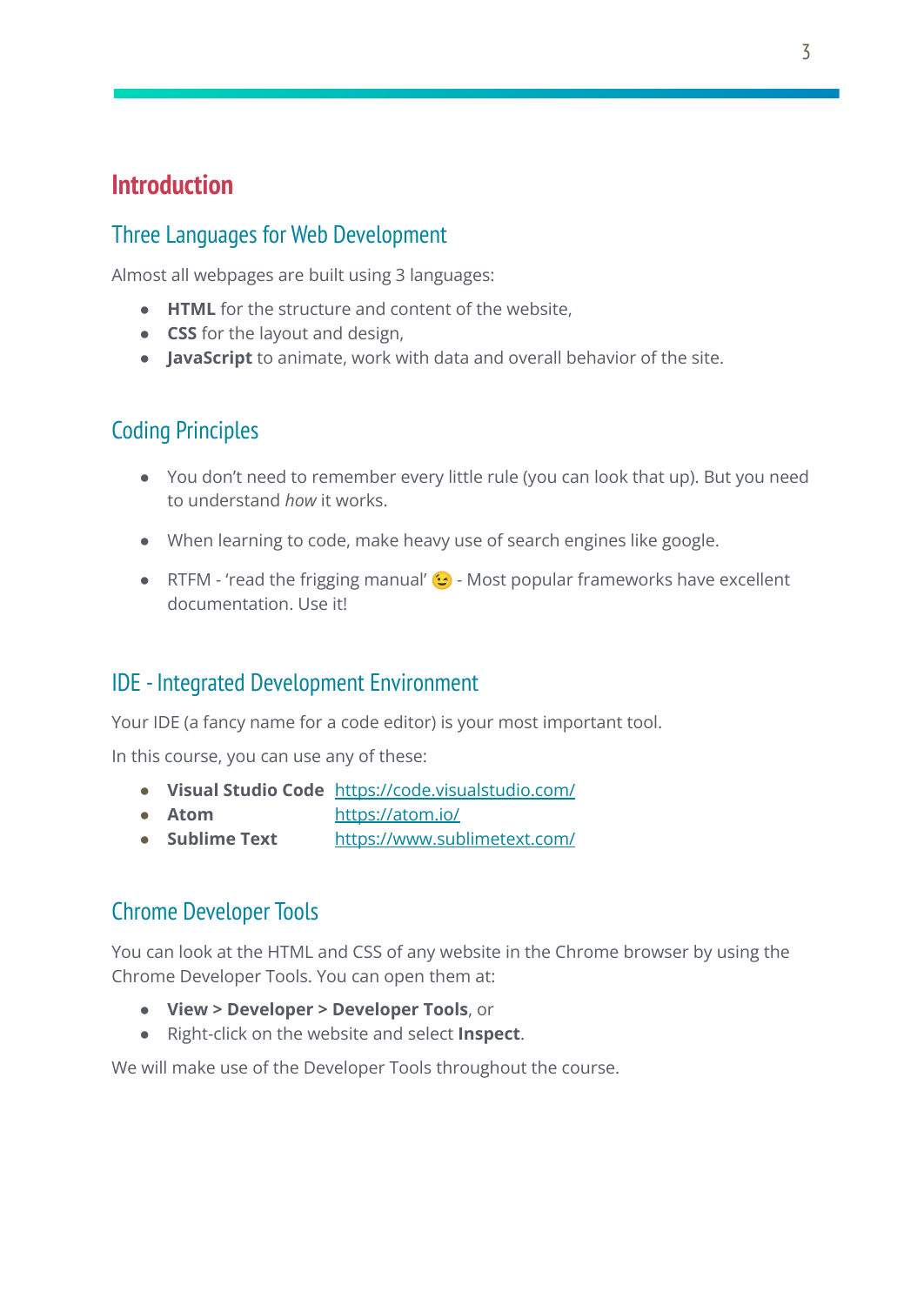# **HTML**

#### All Websites are Documents

A website is a document, just like any text file or Word document.

It has the file ending **\*.html**

You can create a new file on your laptop and call it **mywebsite.html**. If you open it, it will open in your web browser.

Websites on the internet are not much more. They are HTML documents that are saved on a server, and can be opened in your browser from there.

## What is HTML?

**HTML** stands for: **HyperText Markup Language**.

It is a *structural language*, that means it is used for declaring how the document is structured and which text is displayed.

It is **not** a *programming language*, like for example JavaScript. You cannot write logic with it, like with **if** and **else**.

**History:** HTML was originally created for displaying academic papers and linking them to each other.

## HTML Syntax

HTML describes the structure of a Web page, i.e. what is a text block, what is a headline, what is a link, and so on. For that, it uses *HTML elements*. HTML elements tell the browser how to display the content.

An HTML element always consists of an opening and a closing *tag*. A tag is written in pointy brackets. It looks like this:

<p>This is a paragraph</p>

The **<p>** tag tells the browser: here starts a text block.

Then there is the text, which the browser will show.

Then comes the closing tag: **</p>** It tells the browser: the text block ends here.

The enclosed text is called the *text content* ("This is a paragraph" in this example).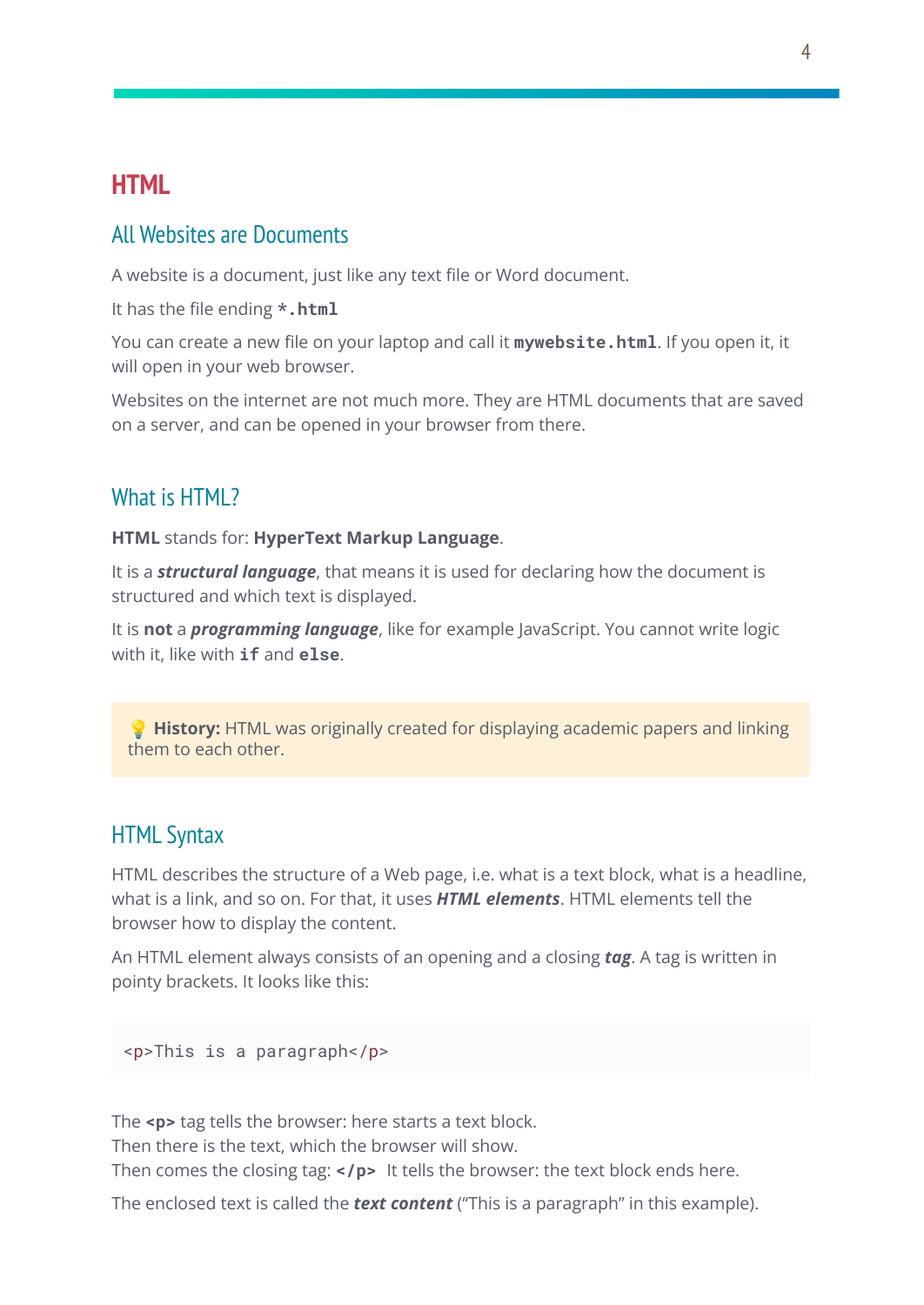In addition to the text content, a tag can also have one or multiple *attributes*. This will not be shown in the browser, but is used for additional information like styles.

An attribute has a *key* and a *value*, of the form: **key="value"**. We will see more about that later.



Image: <http://desarrolloweb.dlsi.ua.es/cursos/2011/html5-css3/html-basics>

 **Good to know**: W3Schools has a list of all HTML tags. It is a great site to look up everything about HTML and CSS: <https://www.w3schools.com/tags/default.asp>

#### Text Blocks and Headlines

A paragraph in HTML looks like this:

<p>This is a paragraph</p>

Another text block is the **<div>** block, short for division.

<div>This is a text block</div>

The difference to a <p> block is that it doesn't have any space before or after.

A headline looks like this:

```
<h1>This Is A Title</h1>
```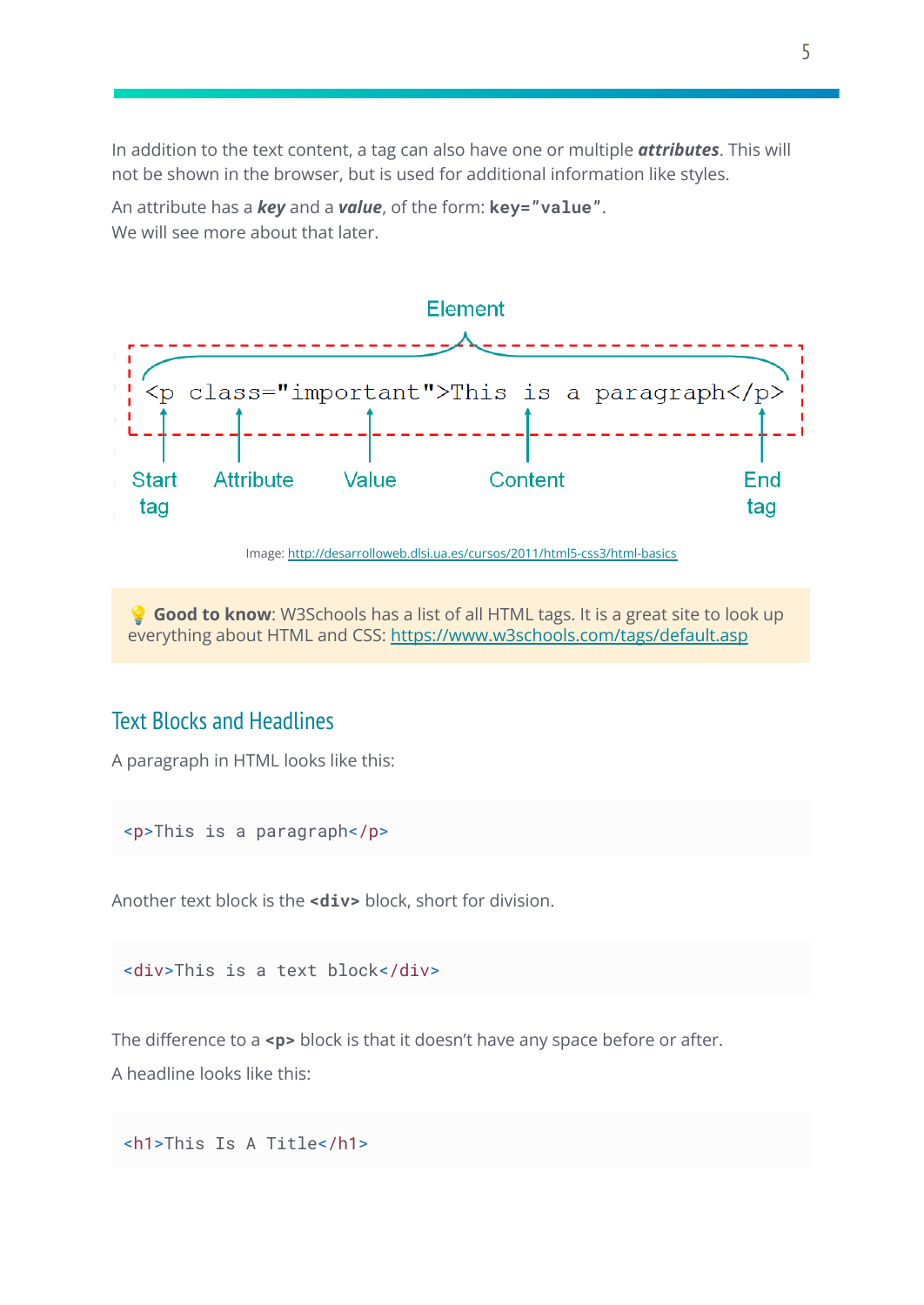There are six different kinds of headlines, **h1** to **h6** (largest to smallest):

```
<h1>Largest Headline</h1>
<h2>Second Largest</h2>
<h3>Third Largest</h3>
<h4>Fourth Largest</h4>
<h5>Fifth Largest</h5>
<h6>Smallest Headline</h6>
```
## Empty Elements

There are elements that are empty, meaning they don't have a closing tag.

An example is the **<br>** tag, the line break.

<p>Lorem ipsum dolor sit amet, consetetur sadipscing elitr, sed diam nonumy eirmod tempor invidunt ut labore et dolore magna aliquyam erat, sed diam voluptua.**<br>** At vero eos et accusam et justo duo dolores et ea rebum. Stet clita kasd gubergren, no sea takimata sanctus est Lorem ipsum dolor sit amet.</p>

The browser will only display line breaks if you put a **<br>** tag into the text. The tag itself will not be shown.

 *Optional Knowledge*: In the strict version of HTML we need to close every tag, including empty ones. This means, a line break should actually look like: **<br/>br/>** 

#### Links

Some long time ago, links on websites were called *hyperlinks*. Nowadays we don't call them like this anymore, but this is what gave HTML its name: *HyperText Markup Language*. Links are probably the most important feature of HTML.

With links, you can create a clickable link in your document that leads to another document.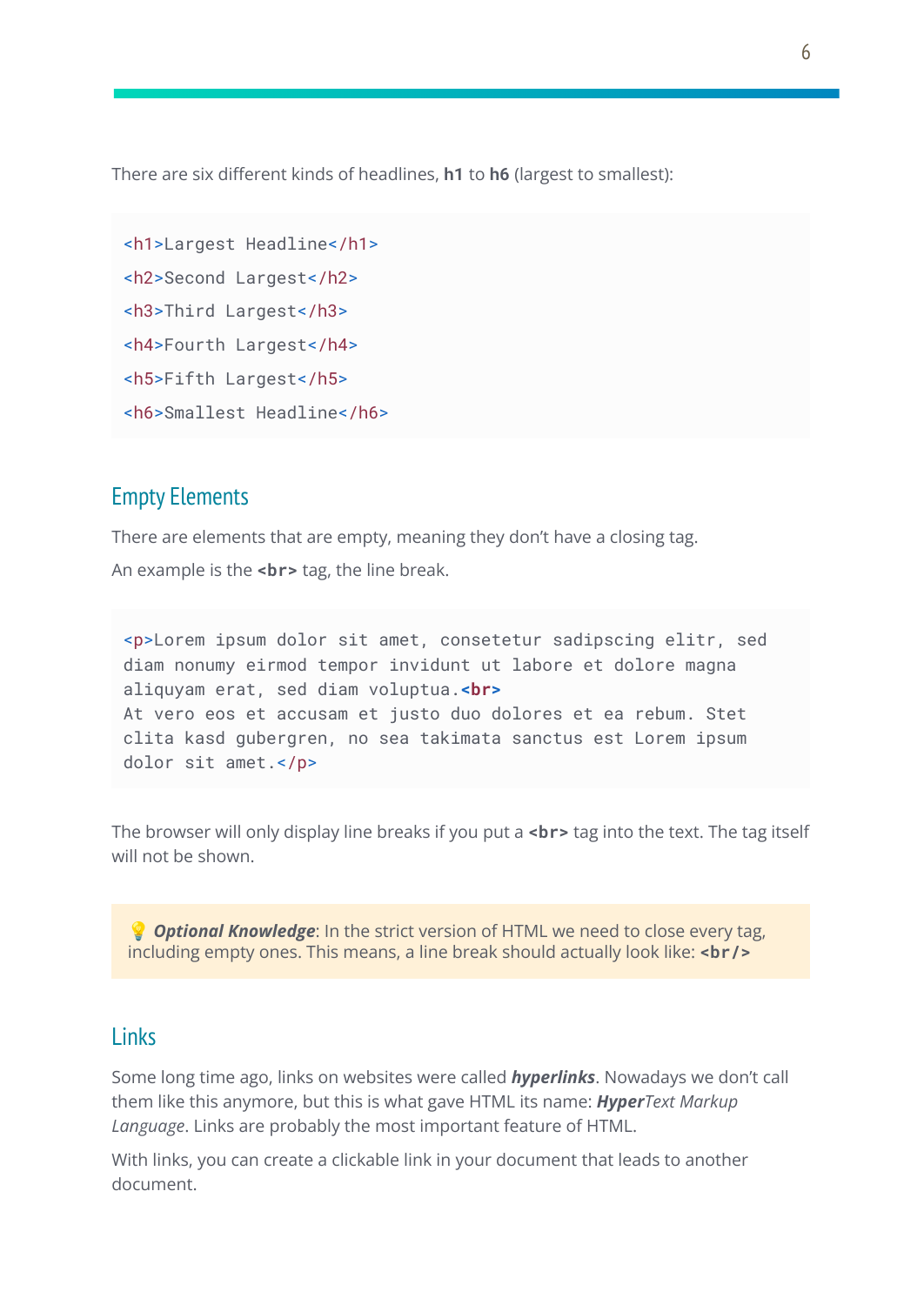If you have **mywebsite.html**, and another page called **about.html**, you can create a link in mywebsite.html that leads to about.html like this:

```
<a href="about.html">About</a>
```
The **href** attribute specifies the target document where the link should lead to. In this example, it leads to about.html.

Alternatively, you can also link to an external, public website by specifying the address.

```
<a href="https://hamburgcodingschool.com">Where I learned HTML</a>
```
The text in between the **<a>** tags is the text that the browser will show, the text that will be clickable. By default, links are displayed blue and underlined.

#### Nested Blocks

In HTML, tags are usually nested into each other. You might have a div, in which you have a headline and a text block, in which you have links.

```
<div>
  <h1>My First Website</h1>
 \langle D>
    Welcome to my first website. I'm happy that I learned how to
use HTML to write my own websites. Btw, this is
<a href="https://hamburgcodingschool.com">where I learned
HTML < /a\langle/n>
</div>
```
Note that we indent each line according to how it is nested, meaning we add whitespace at the beginning of the line: the deeper the nesting level the more.

 **Good to know**: In HTML, everything is a block. You have blocks of text, blocks of images, and blocks of blocks nested into each other. Every block is rectangular, just the sizes and their arrangement is different. You can imagine tags as boxes: you can put boxes into boxes into boxes...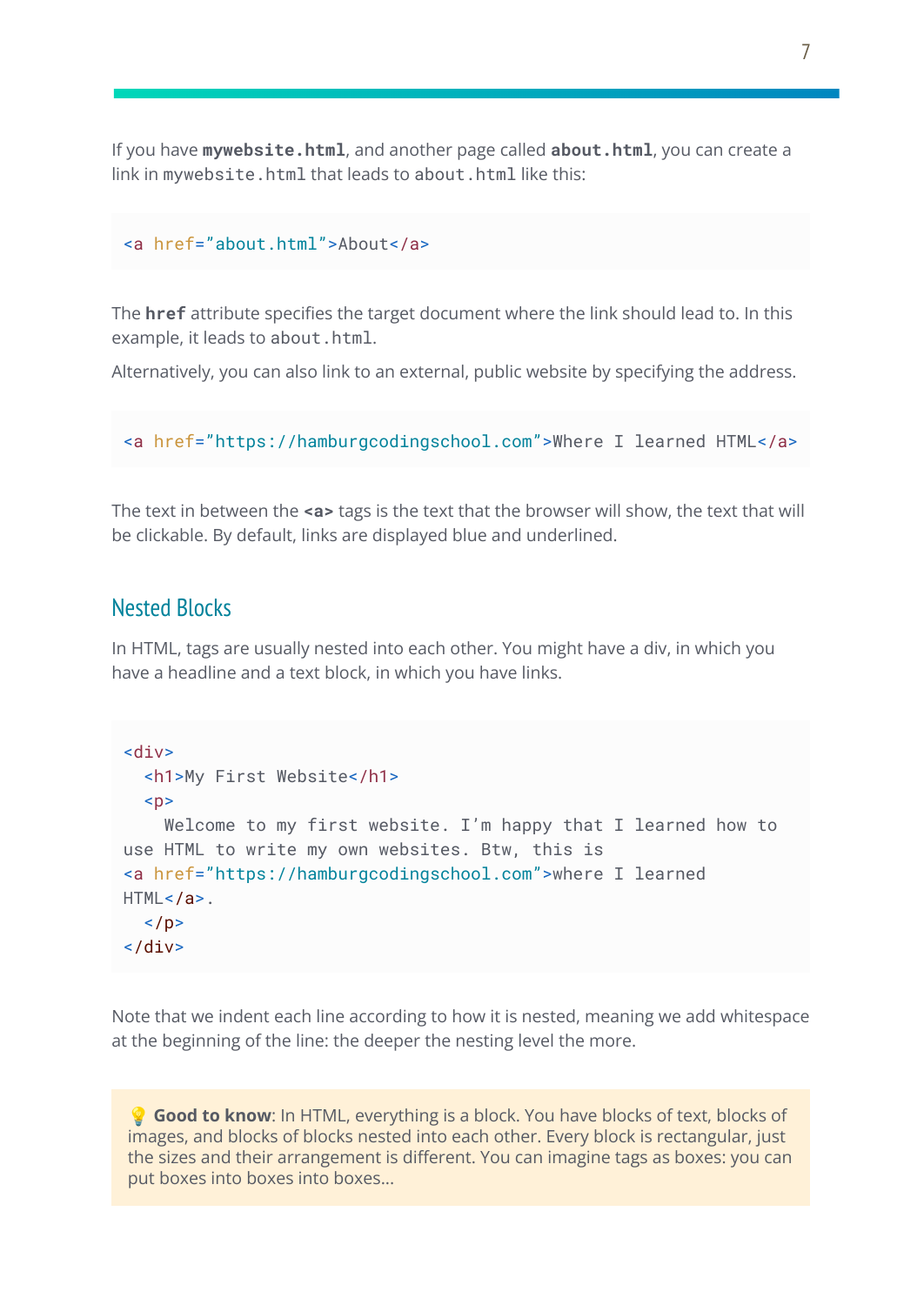## **Comments**

In HTML, you can write *comments*. Comments will not be displayed in the browser. They are only visible in the source code.

```
<!-- Survey Form -->
<div class="container">...
```
Comments are often used by developers to put extra information into the HTML code, like hints about a block of HTML code. This makes it easier to quickly look over a document and understand what a code block is for.

Comments are also great for debugging HTML, because you can *comment out* lines of code, one at a time, to search for errors:

```
\langlediv>\langlediv><!-- maybe one closing tag too many?
\langlediv>-->
```
**Good to know**: In most editors you can use a shortcode for that: select the text you wish to comment out and press  $\mathbb{H}$  + **/** on a Mac or **Ctrl** + **/** on a PC.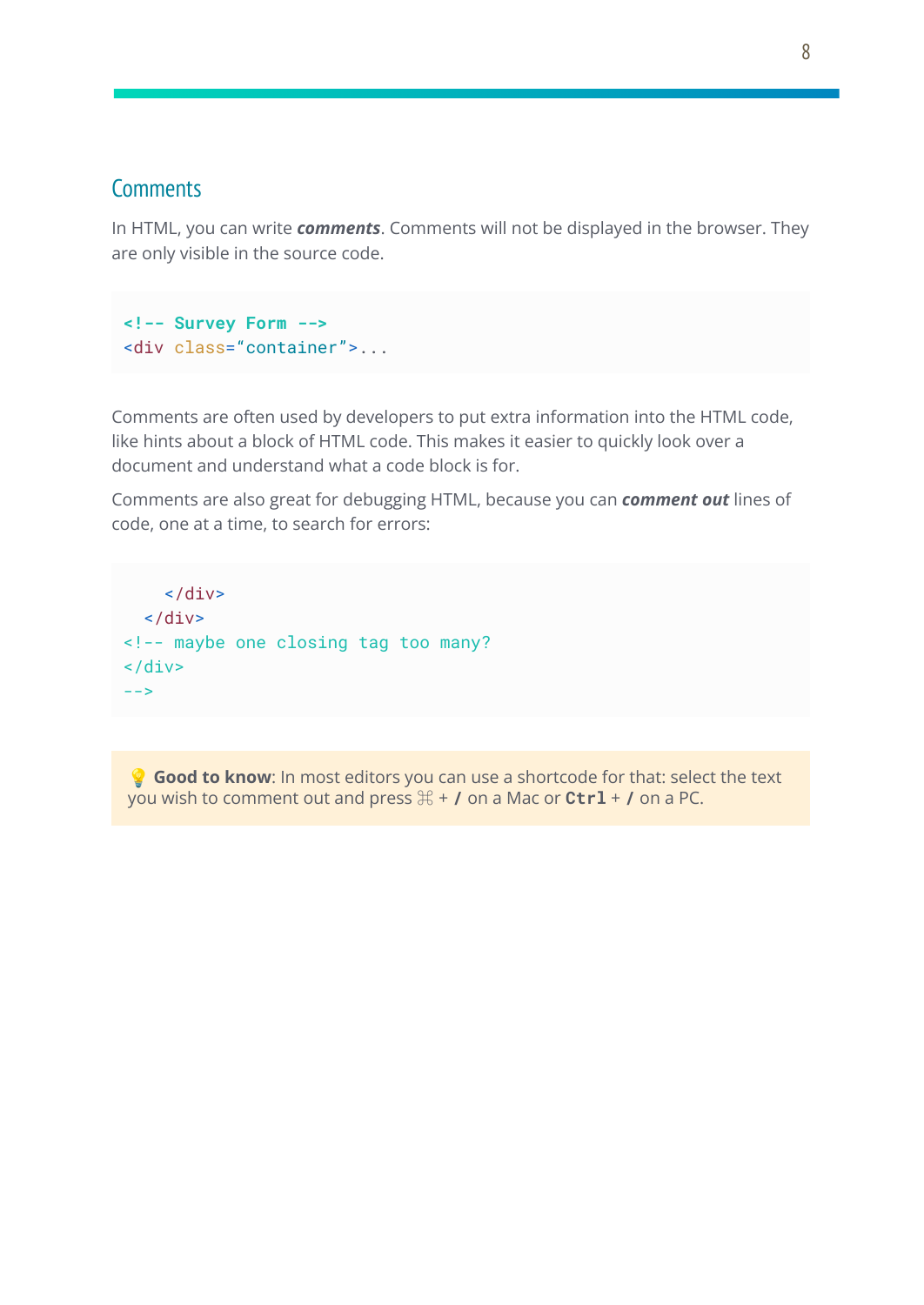# HTML Document Structure

Each website (= each HTML document) has a basic structure that looks like this:

```
<!DOCTYPE html>
<html>
 <head>
    <meta charset="UTF-8">
    <title></title>
  </head>
 <body>
    ...
  </body>
</html>
```
It starts with the *document type declaration*: **<!DOCTYPE html>** that explains to the browser that the document is written in the newest version of HTML: **HTML5**.

The HTML document itself begins with the opening **<html>** tag and ends with the closing **</html>** tag.

Inside the html tags are the **<head>** and **<body>** tags.

The **<head>** element is a container for metadata about the HTML document. It typically defines the title of the document, styles, scripts, and other meta information. Metadata is not displayed.

Everything visible on the webpage is defined between the **<body>** tags.

 **Good to know**: Browsers are very patient, and try to display anything that you write in the code. Even if you leave out the **<html>**, **<head>** and **<br/>body>** tags, it will still display your content. But it might not have the desired results.

In general, the rule applies: *Be kind to your browser, and your browser will be kind to you.* Meaning: try to write well-formed HTML and stick to the document structure. Then you minimize the errors or unexpected results that you get from your browser.

# Head

The **<head>** part of the HTML document contains metadata and other data that is not part of the document structure, but has some other function.

A typical head looks like this: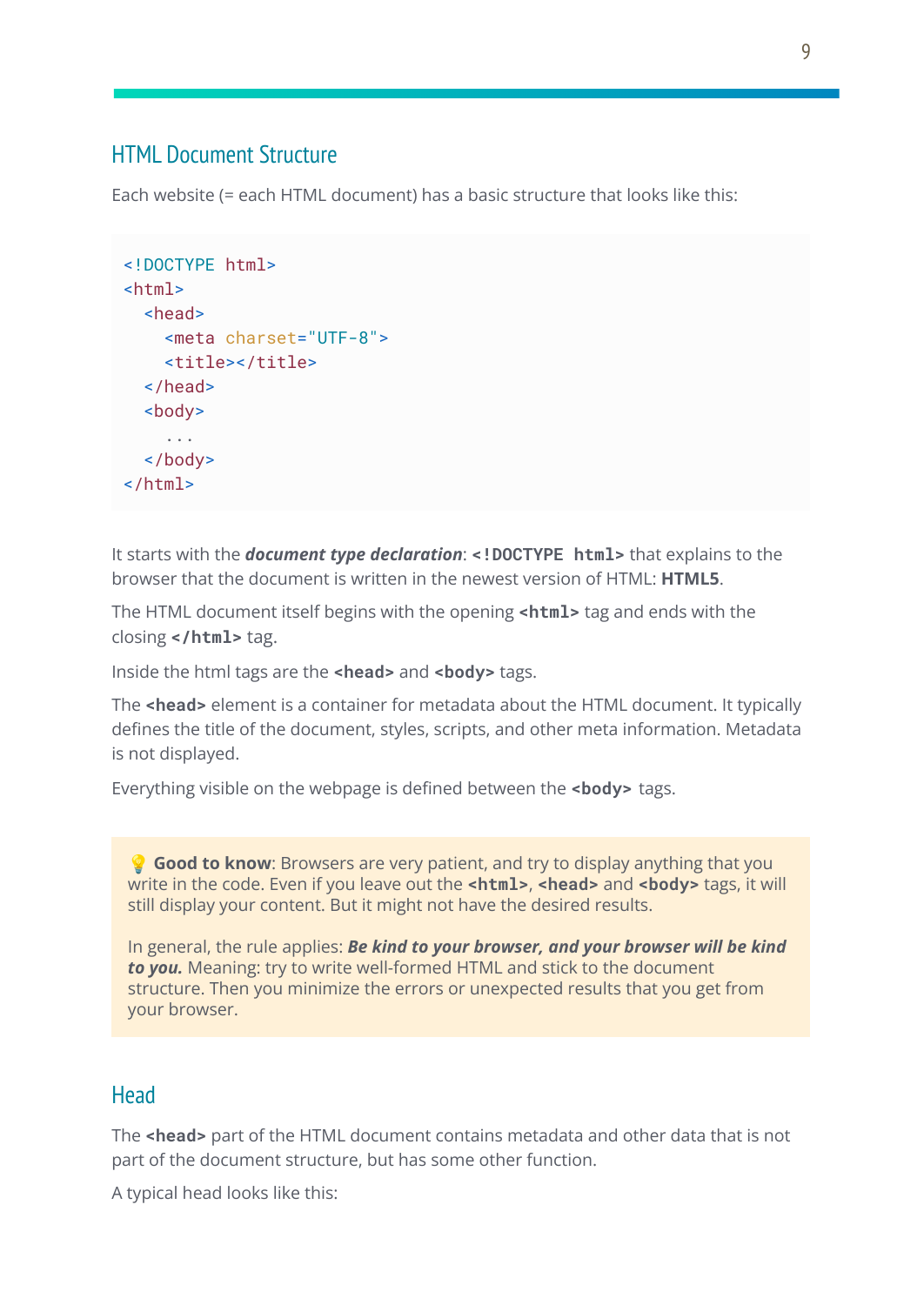```
<head>
 <title>Hamburg Coding School</title>
 <meta http-equiv="content-type" content="text/html; charset=utf-8">
 <meta name="last-modified" content='Mon, 06 Jan 2020 16:23:39 CET'>
 <meta name="description" content="Programmier-Kurse, die Spaß machen.">
 <meta property="og:title" content="Hamburg Coding School"/>
 <meta property="og:description" content="Programmier-Kurse, die Spaß machen."/>
 <meta property="og:image" content="https://hamburgcodingschool.com/class-201811.jpg"/>
 <meta name="twitter:card" content="summary_large_image">
 <meta name="viewport" content="width=device-width, initial-scale=1.0, maximum-scale=1">
 <link rel="stylesheet" href="https://hamburgcodingschool.com/css/codingschool.css">
 <link rel="shortcut icon" href="/favicon.png">
 <style>
   h1 { color:red; }
   p { color:blue; }
 </style>
 <script>
   window.onload = function() {
     if (window.matchMedia("(max-width: 48em)").matches) {
       location.hash = "#content-start";
     }
   }
  </script>
</head>
```

| <title></title>          | Contains the title of the website $=$ the name that is displayed in the<br>browser tab.                                    |
|--------------------------|----------------------------------------------------------------------------------------------------------------------------|
| <meta/>                  | Includes meta information that is used for e.g. displaying snippets in<br>search results or link previews in social media. |
| $\langle$ link $\rangle$ | Includes CSS into the document, or loads the favicon (shortcut icon).                                                      |
| <style></style>          |                                                                                                                            |

# **Metadata**

The **<meta>** tags contain metadata: data that is not displayed on the page, but is machine parsable. Meta elements typically contain information about

- page description,
- keywords,
- author of the document.
- last modified or
- thumbnail image.

Metadata is mostly used by search engines or by social media to display snippets with title, description and a thumbnail image.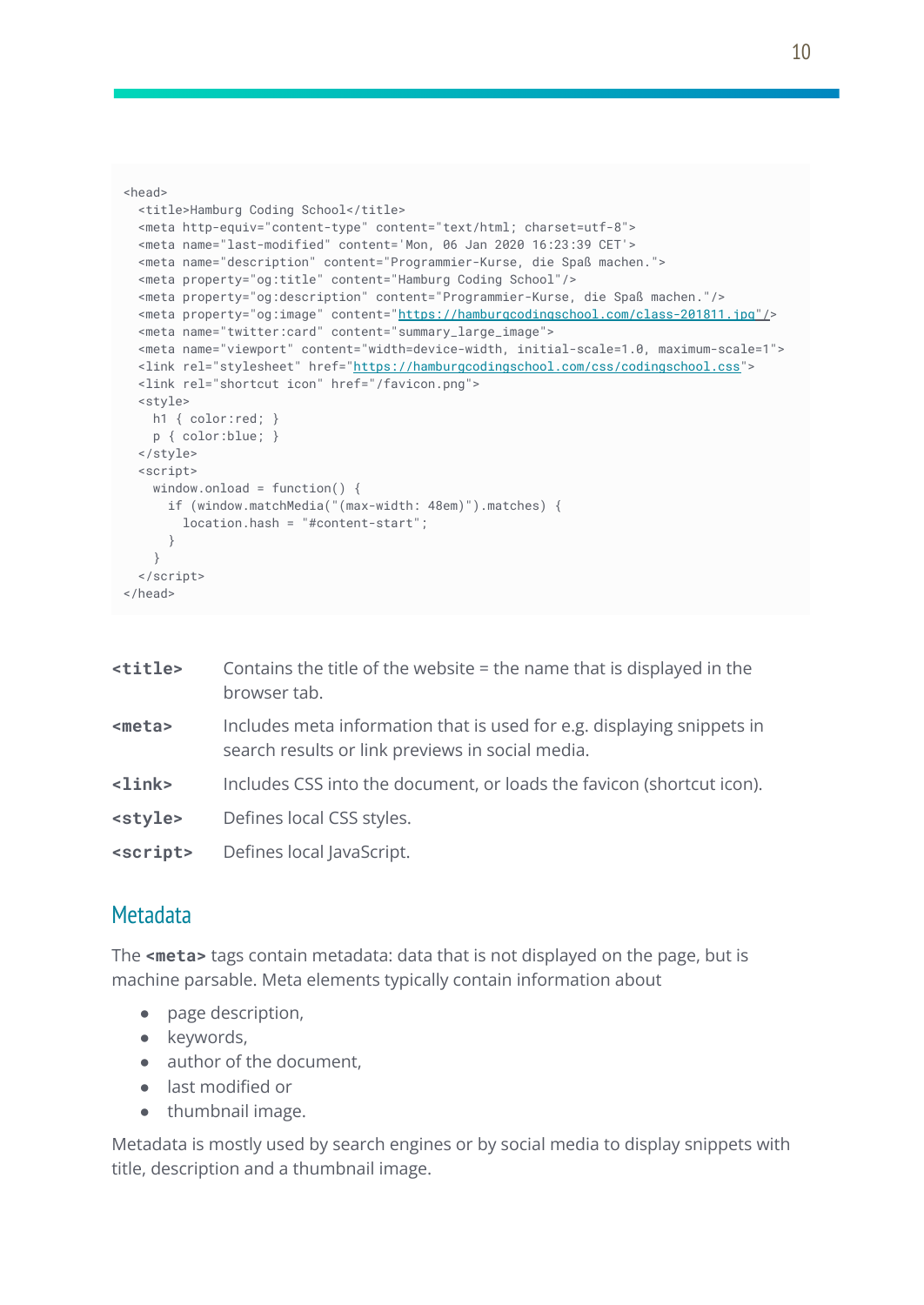# Viewport (optional knowledge)

Viewport is a special meta tag.

```
<meta name="viewport" content="width=device-width, initial-scale=1.0">
```
HTML5 introduced a method to let web designers take control over the viewport, through the **<meta>** tag. The viewport is the user's visible area of a web page and varies with the device (mobile phone, tablet, computer screen).

You should include the **<meta>** viewport element in all your web pages.

The **viewport** element gives the browser instructions on how to control the page's dimensions and scaling:

- The **width=device-width** part sets the width of the page to follow the screen-width of the device (which will vary depending on the device).
- The **initial-scale=1.0** part sets the initial zoom level when the page is first loaded.

Here is an example of a web page *without* the viewport meta tag, and the same web page *with* the viewport meta tag:





Lorem ipsum dolor sit amet, consectetuer adipiscing elit, sed diam nonummy nibh euismod tincidunt ut laoreet dolore magna aliquam erat volutpat. Ut wisi enim ad minim veniam, quis nostrud exerci tation ullamcorper suscipit lobortis nisl ut aliquip ex ea commodo consequat. Duis autem vel eum iriure dolor in hendrerit in vulputate velit esse molestie consequat, vel illum dolore eu feugiat nulla facilisis at vero eros et accumsan et iusto odio dignissim qui blandit praesent luptatum zzril delenit augue duis dolore te feugait nulla facilisi. Nam liber tempor cum soluta nobis eleifend ontion congue nihil imperdiet doming

Without the viewport meta tag with the viewport meta tag

Source: [https://www.w3schools.com/css/css\\_rwd\\_viewport.asp](https://www.w3schools.com/css/css_rwd_viewport.asp)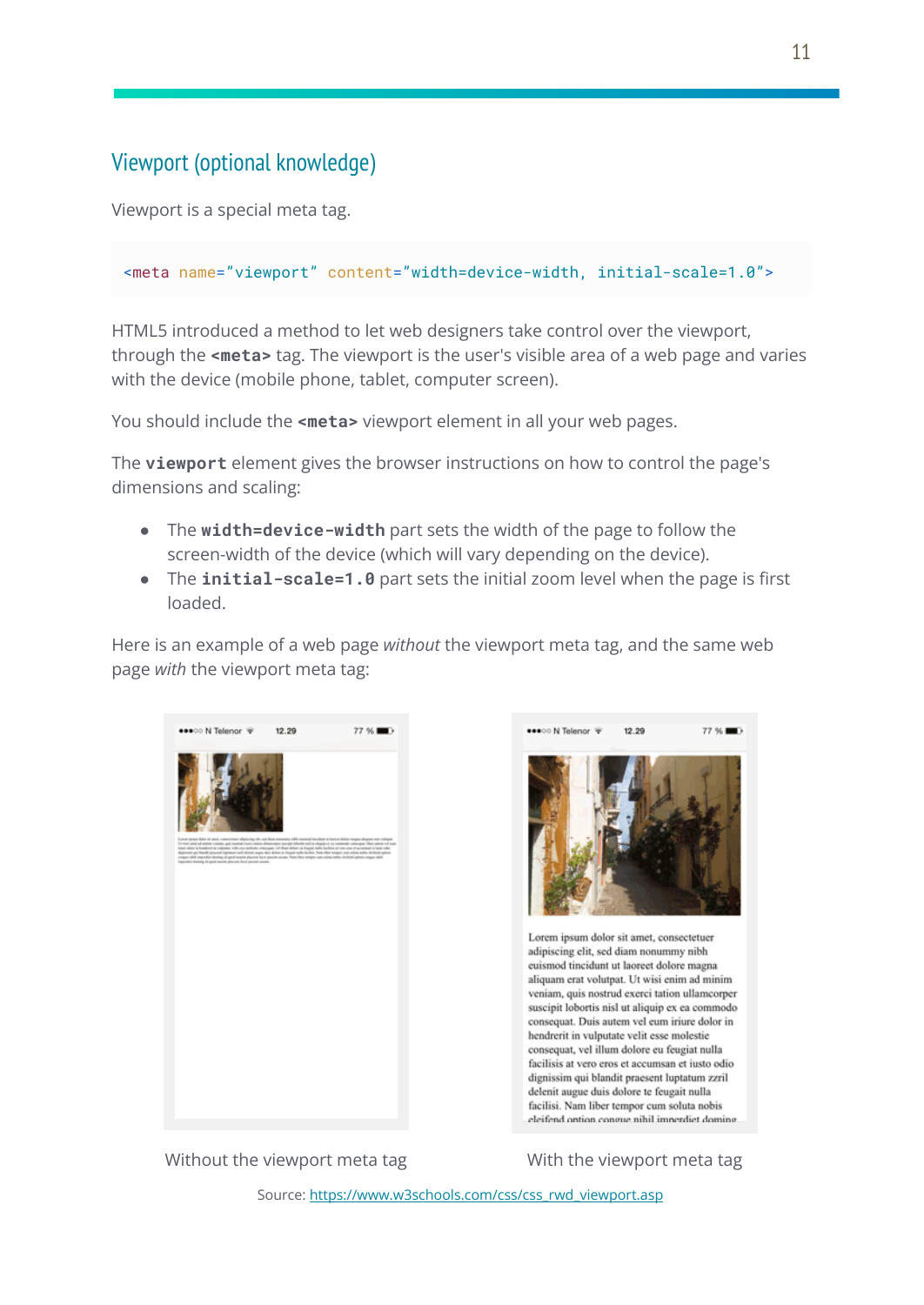# Text Formatting

HTML brings some tags for structuring and formatting your text.

| < p >               | A paragraph. Adds space before and after the text.                             |
|---------------------|--------------------------------------------------------------------------------|
| br/                 | A line break. Single tag without closing tag.                                  |
| $<$ div $>$         | A box. Unlike <p>, <div> doesn't add space before or after the text.</div></p> |
| $<$ h1>             | A headline. You can choose from <h1> (largest) to <h6> (smallest).</h6></h1>   |
| $5$                 | Makes the text bold. Inline tag: does not break the text.                      |
| $\langle i \rangle$ | Makes the text italic. Inline tag: does not break the text.                    |
| $u$                 | Underlines the text. Inline tag: does not break the text.                      |
| $<$ small>          | Makes the text smaller. Inline tag: does not break the text.                   |

**Want to know more?** There are a lot more tags available. A good cheat sheet for your overview is this one: <https://www.simplehtmlguide.com/cheatsheet.php>

# HTML Entities

Some characters will not render in HTML. A problem is, for example, if you want to use a > or a < in your text. Since HTML uses these characters for tags, how can we make it see it as text content instead? For this, we use HTML entities.

<p>The result is: a &gt; b</p>

The cryptic text  $\>$  will be rendered as a  $>$  character in the text.

Similarly, we have a bunch of other HTML entities. Here is a selection of common ones:

| >     | $\rm{>}$           |
|-------|--------------------|
| $<$ : | $\,<\,$            |
| &     | &                  |
| "     | $\mathbf{u}$       |
| '     | ı                  |
| €     | €                  |
| ©     | $\odot$            |
|       | non-breaking space |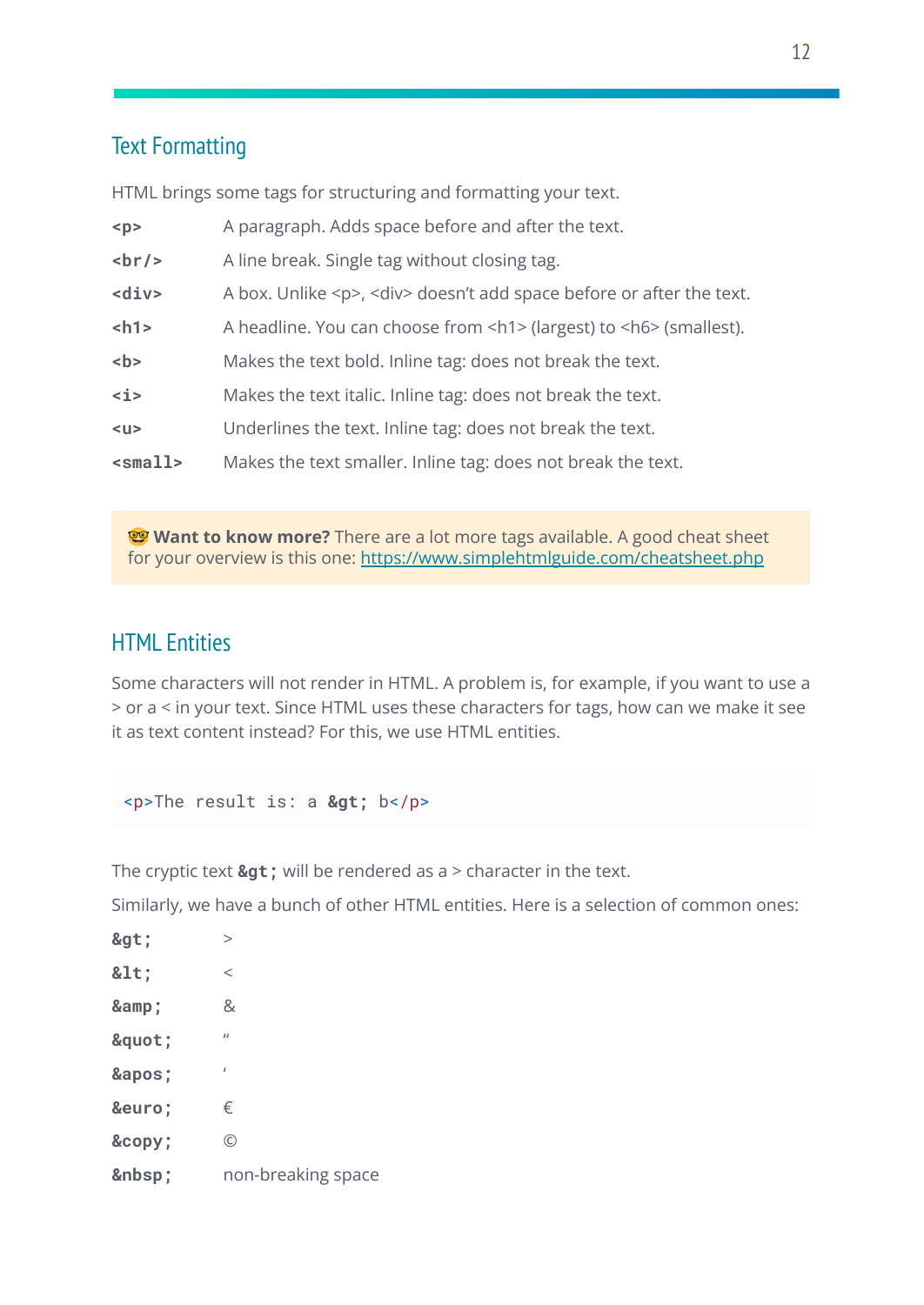## Images

To include an image in your HTML, use the **<img>** tag:

```
<img src="path/to/picture.jpg" />
```
The path to the picture is the path relative to your HTML file.

To define height and width, use the **height** and **width** attributes:

<img src="path/to/picture.jpg" height="42" width="42" />

You can also define a value for the **alt** attribute. This is a text that is displayed if the image is broken. It is also useful for screen readers (if blind people read your website), and for google image search to list your image.

<img src="path/to/picture.jpg" alt="funny cat picture" />

#### Preparing pictures for your website

You can use images of various formats, e.g.:

- jpg
- png
- gif
- webp
- svg

If you prepare your picture, make sure it is not too big, because that means it loads much slower. If you want to display, for example, a profile picture that should be 500x500 pixels wide on your website, the image itself shouldn't be much larger than that.

Most retina displays use **double the amount of pixels**, so it is a good rule of thumb to make your images double the size of how you want them to include in your HTML document.

In the example of the 500x500 pixels profile picture, you need to prepare the image so that it is 1000x1000 pixels wide.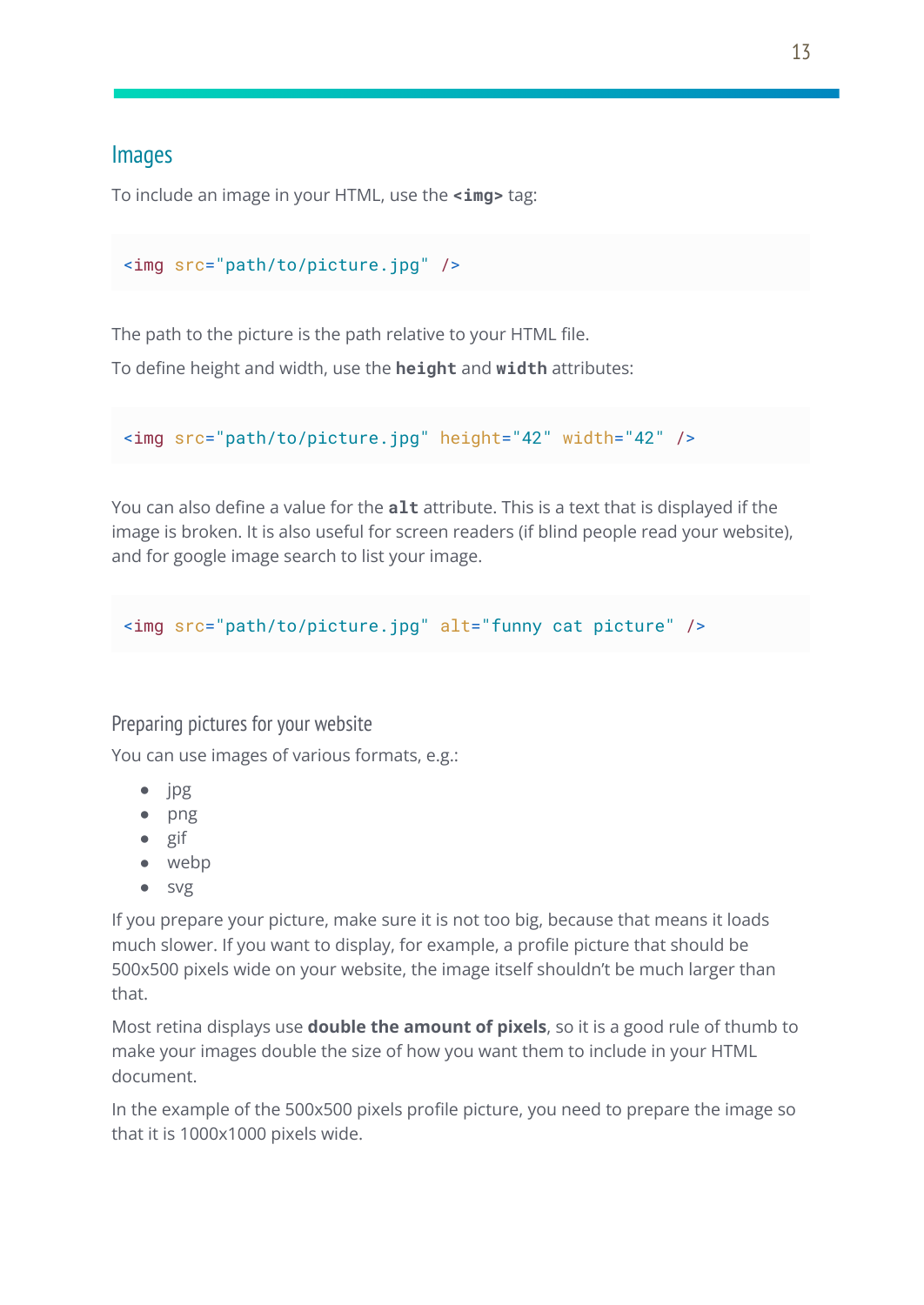#### SVGs

*SVG images* are a little different. They are not a pixel-by-pixel image, like JPG and PNG, but they describe vectors and attributes of the image – they are a *vector image*.

Due to this characteristic, they are scalable in size. That means that they will always be focused, no matter how large you make them.

## **Lists**

You can use HTML to make lists. There are two kinds of lists: unordered lists (with bullet points), and ordered lists (numbered).

Unordered List

| $u1$<br>$<$ li>HTML<br>$<$ li> $<$ SS<br><li>JavaScript</li><br>$\langle \text{ul} \rangle$ | $\bigcirc$<br>∩<br>$\bigcirc$ | HTML<br><b>CSS</b><br>JavaScript |
|---------------------------------------------------------------------------------------------|-------------------------------|----------------------------------|
| <b>Ordered List</b>                                                                         |                               |                                  |
| $01>$<br>- 2014 ST LITT MILL 2014 ST                                                        | $\overline{ }$                | <u>I ITRAI</u>                   |

| $<$ li>HTML         | 1. HTML       |
|---------------------|---------------|
| $<$ li>CSS          | 2. CSS        |
| <li>JavaScript</li> | 3. JavaScript |
| $\langle$ ol>       |               |

Different kind of bullet symbols

You can use different kinds of bullet point symbols with the attribute **style="list-style-type:<symbol>;"**.

| <ul style="list-style-type:circle;"></ul>                  |              |
|------------------------------------------------------------|--------------|
| $<$ li>HTML                                                | 0 HTML       |
| $\langle\text{li}\rangle\text{CSS}\langle\text{li}\rangle$ | $\circ$ CSS  |
| <li>JavaScript</li>                                        | o JavaScript |
| $\langle$ /ul>                                             |              |

This actually uses CSS, this means we are adding a style to the list.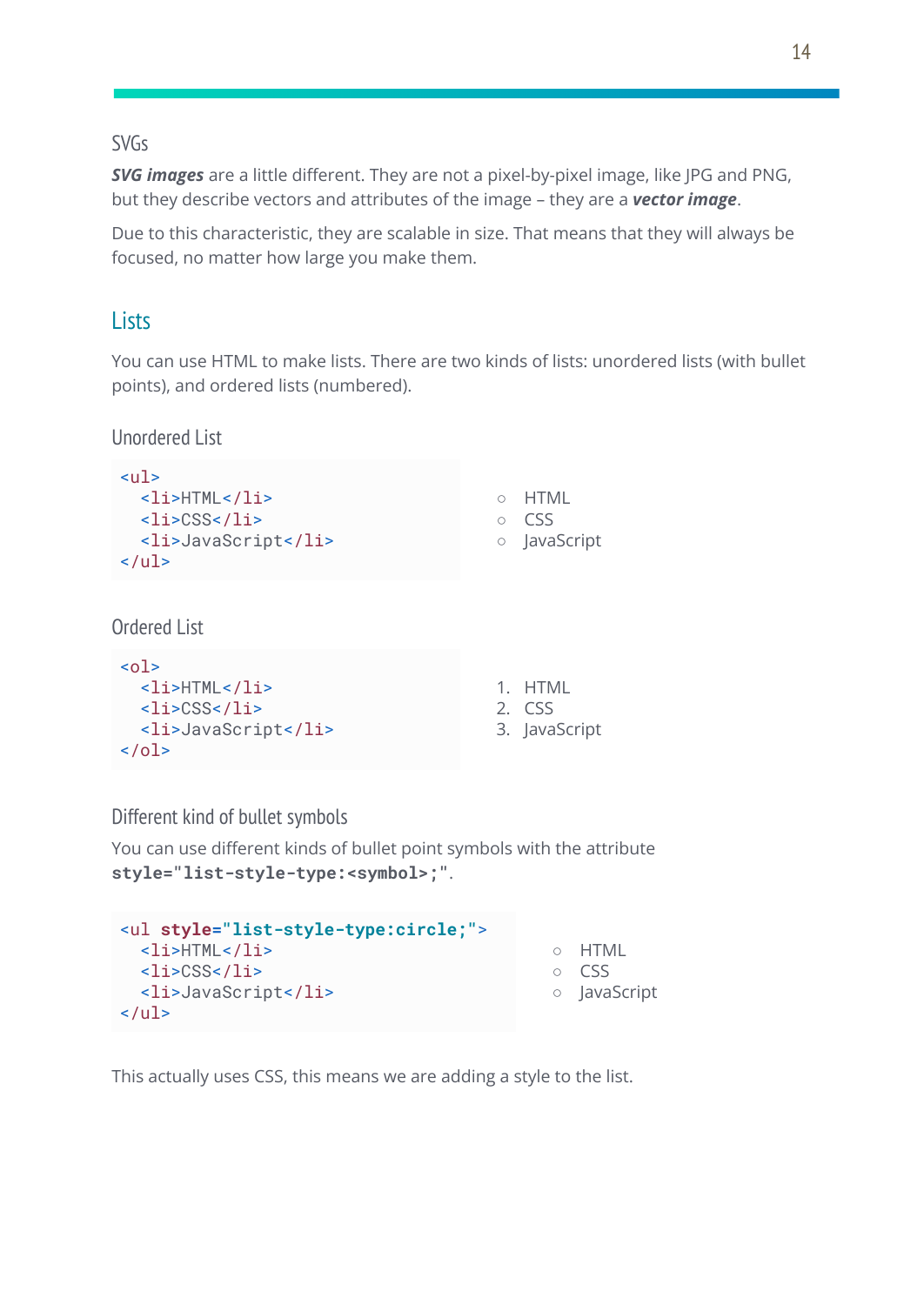These symbols exist:

| disc   | (default) | $\bullet$ | item         |
|--------|-----------|-----------|--------------|
| circle |           |           | $\circ$ item |
| square |           |           | item         |
| none   |           |           | item         |

Different kinds of numbering symbols

Similarly, you can use different kinds of symbols for your numbered list by adding a **type** attribute:

| $\left\{ 01 \text{ type} = "A" \right\}$ |
|------------------------------------------|
| $<$ li>HTML                              |
| <li>CSS</li>                             |
| <li>JavaScript</li>                      |
| $\langle$ ol>                            |

A. HTML

B. CSS

C. JavaScript

These symbols exist:

| type="1" (default) |                   | 1. First<br>2. Second<br>3. Third   |
|--------------------|-------------------|-------------------------------------|
| type="A"           |                   | A. First<br>B. Second<br>C. Third   |
| type="a"           |                   | a. First<br>b. Second<br>c. Third   |
| type="I"           | I.<br>III.        | <b>First</b><br>II. Second<br>Third |
| type="i"           | i.<br>ii.<br>iii. | First<br>Second<br>Third            |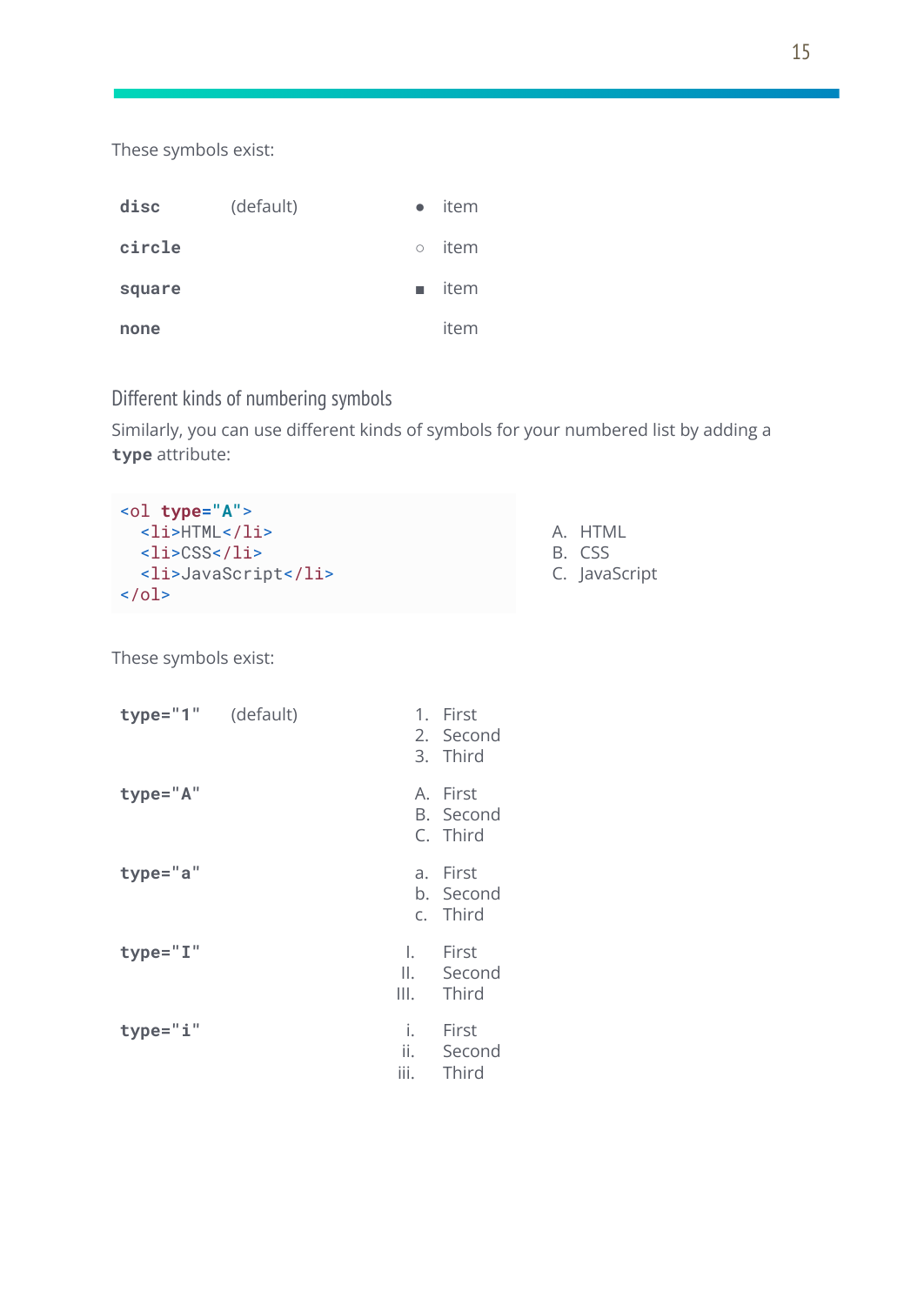# Tables

Tables are an important feature in HTML. You can create a table like this:

```
<table>
  <tr>
   <th>Course</th>
    <th>Hours</th>
    <th>Teacher</th>
  \langletr>
  <tr>
   <td>HTML and CSS</td>
   <td>27h</td>
   <td>Alex Löhn</td>
  \langletr>
  <tr>
   <td>Learn to Code</td>
   <td>24h</td>
    <td>Helder Pereira</td>
  \langletr>
  <tr>
   <td>JavaScript for Web</td>
   <td>24h</td>
   <td>Teresa Holfeld</td>
  \langle/tr>
</table>
```

|                  | <table></table> Root element that defines the table. |                        |
|------------------|------------------------------------------------------|------------------------|
| $<$ tr> $<$ /tr> | Defines a row.                                       |                        |
| <th></th>        |                                                      | Defines a header cell. |
| <td></td>        |                                                      | Defines a cell.        |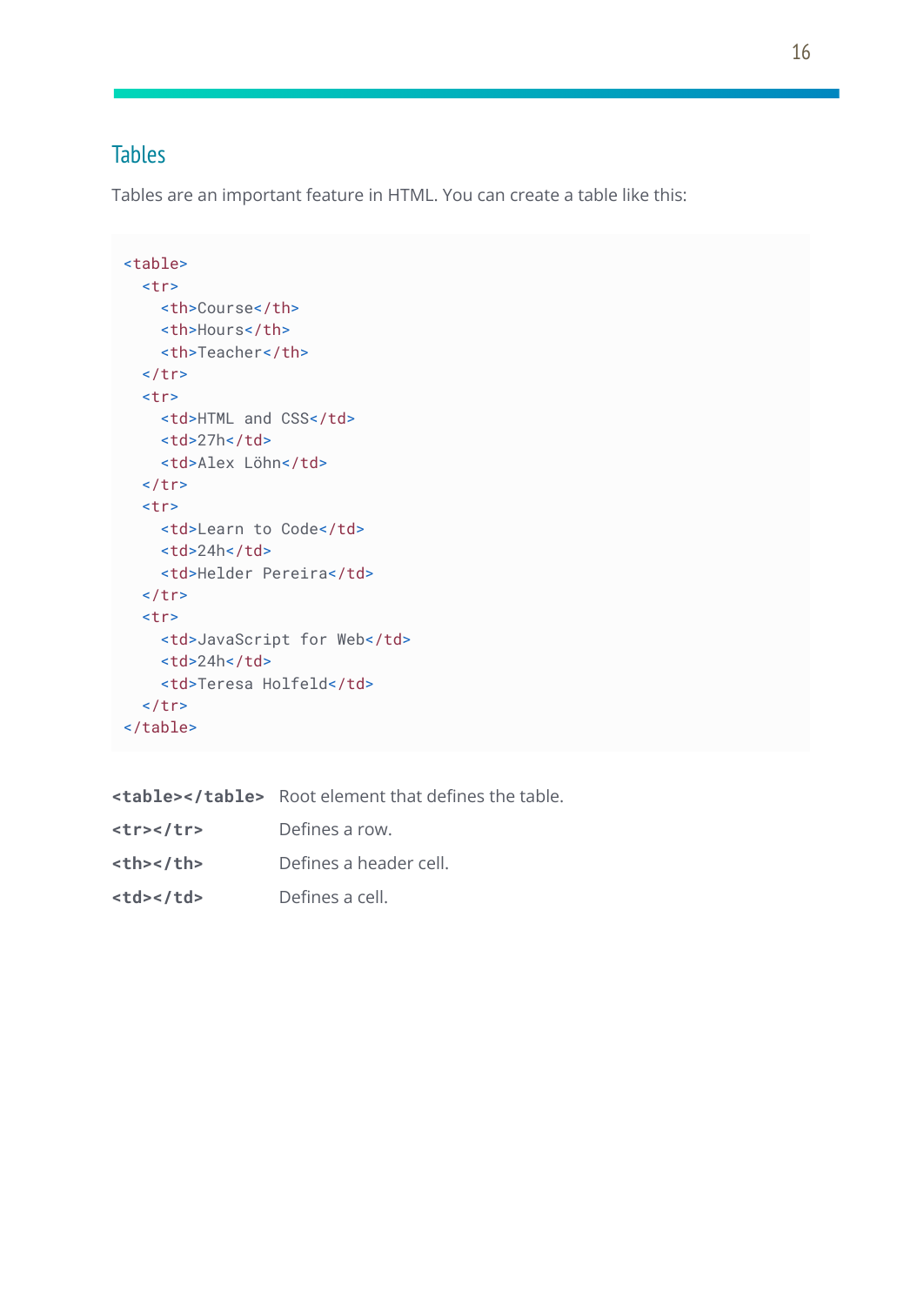#### Forms

If you want to create a website where the user should type in some data, e.g. login credentials, you need forms.

```
<form action="/sign-in.php">
 First name:<br>
 <input type="text" name="firstname" value="Max"><br>
 Last name:<br>
 <input type="text" name="lastname" value="Mustermann"><br><br>
  <input type="submit" value="Submit">
</form>
```

| <form></form>      | Root element that defines the form.                                                                      |
|--------------------|----------------------------------------------------------------------------------------------------------|
| $action=" \ldots"$ | The program that is executed when the submit button is pressed.                                          |
| $\langle$ input >  | An input field.                                                                                          |
| type="text"        | Attribute for input, creates a text input field.                                                         |
| type="submit"      | Attribute for input, creates a button.                                                                   |
| $name="$ "         | A name or id for an input field.                                                                         |
| $value=""$         | The default value that is displayed in a field.<br>In case of the submit button, it is the button label. |

# Form Input Groups

Form input groups are groups of input fields, e.g. a group of radio buttons, multiple-choice checkboxes, or a dropdown selection.

#### Radio Buttons

Radio buttons are round bullet buttons where you can select one of many options.

```
<form>
 <input type="radio" name="role" value="student" checked> Student<br>
 <input type="radio" name="role" value="teacher"> Teacher<br>
 <input type="radio" name="role" value="administrative"> Administrative
</form>
```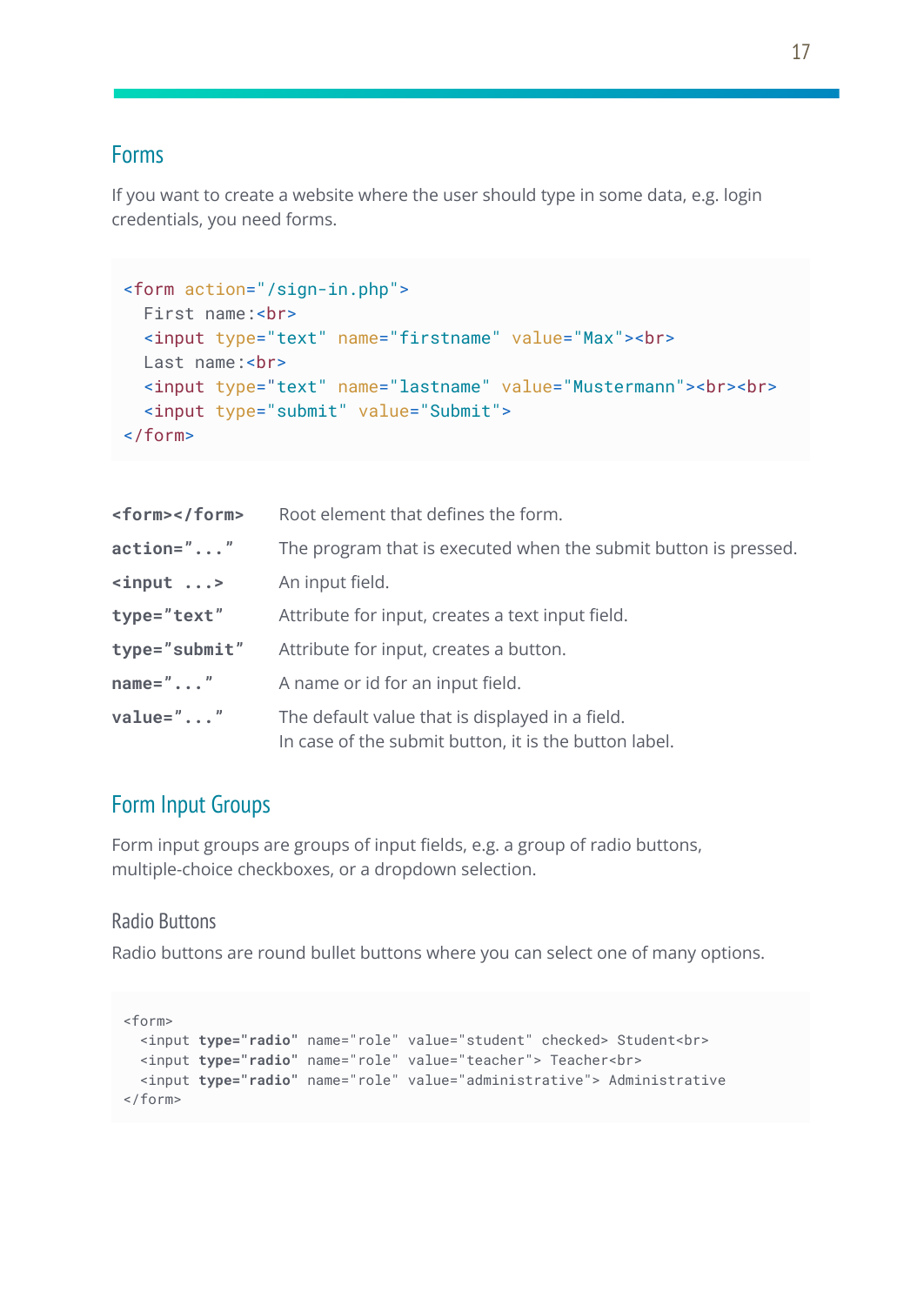| type="radio" | Attribute for input, creates a radio button<br>(for selecting one of many choices).                                                        |
|--------------|--------------------------------------------------------------------------------------------------------------------------------------------|
| $name="$ "   | Name for the input field group. All radio buttons that belong to<br>the same group should have the same name.                              |
| $value=""$   | An ID for the item. This value is sent to the program where the<br>data of the form is sent to when the user presses the submit<br>button. |

#### Checkboxes

Checkboxes are form inputs that the user can select or deselect independently from each other. They are useful for multiple-choice options.

```
<form>
 <input type="checkbox" name="course" value="html"> HTML & CSS<br>
 <input type="checkbox" name="course" value="l2c"> Learn to Code<br>
 <input type="checkbox" name="course" value="js4w"> JavaScript for Web<br>
</form>
```

|                 | type="checkbox" Attribute for input, creates a checkbox.                                                                                   |
|-----------------|--------------------------------------------------------------------------------------------------------------------------------------------|
| $name="math> "$ | Name for the input field group. All checkboxes that belong to<br>the same group should have the same name.                                 |
| $value=""$      | An ID for the item. This value is sent to the program where the<br>data of the form is sent to when the user presses the submit<br>button. |

#### Drop-down Selection

Many sign-up forms use a drop-down selection for the salutation, to know if they should address someone as Mr. or Mrs.

```
<form>
 <select name="salutation">
   <option value="mr">Mr.</option>
   <option value="mrs">Mrs.</option>
 </select>
</form>
```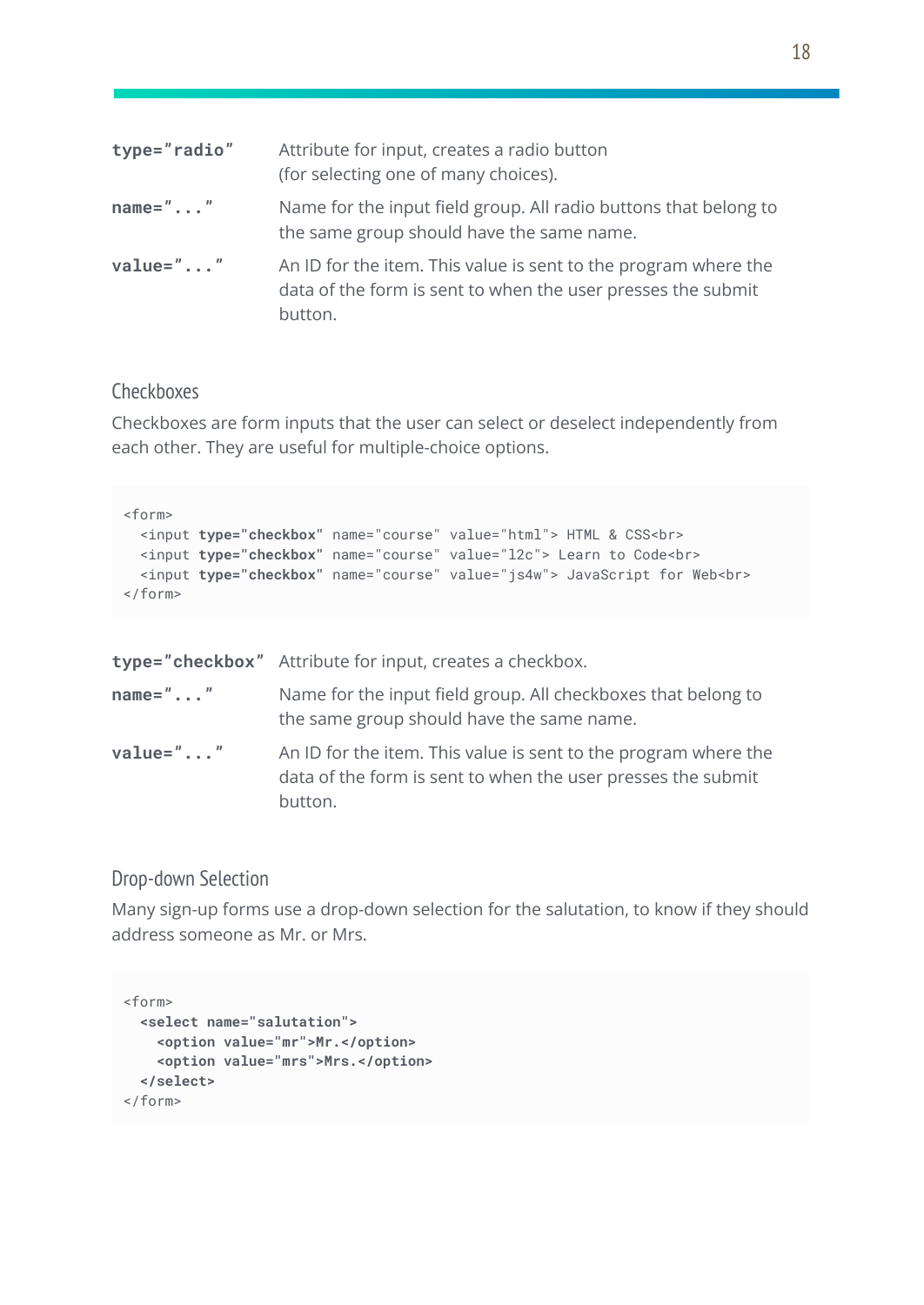| <select></select> | Creates the selection group for the drop-down menu.                                                                                        |
|-------------------|--------------------------------------------------------------------------------------------------------------------------------------------|
| <option></option> | Defines one element in the drop-down.                                                                                                      |
| value=""          | An ID for the item. This value is sent to the program where<br>the data of the form is sent to when the user presses the<br>submit button. |

## Other Input Elements

#### **Textarea**

A text area is a large input field for free text. You use it whenever the user needs to write more text that exceeds one line, e.g. a blog post.

```
<form>
 <textarea name="post" rows="10" cols="80">
   Your blog post
 </textarea>
</form>
```
#### Button

A button is an alternative to the **<input type="submit">** field.

```
<form>
 ...
 <button type="reset">Reset fields</button>
</form>
```
The main difference to the **<input type="submit">** field is that you have more type options:

| <button type="submit"></button> | Submits the form.<br>Submit is the default option for a<br>button>, so you<br>can leave that attribute off. |
|---------------------------------|-------------------------------------------------------------------------------------------------------------|
| <button type="reset"></button>  | Resets all form fields.                                                                                     |
| <button type="button"></button> | A click button for a different action that you define<br>yourself (e.g. with JavaScript).                   |

**Want to know more?** You can learn about more input types here: [https://www.w3schools.com/html/html\\_form\\_input\\_types.asp](https://www.w3schools.com/html/html_form_input_types.asp)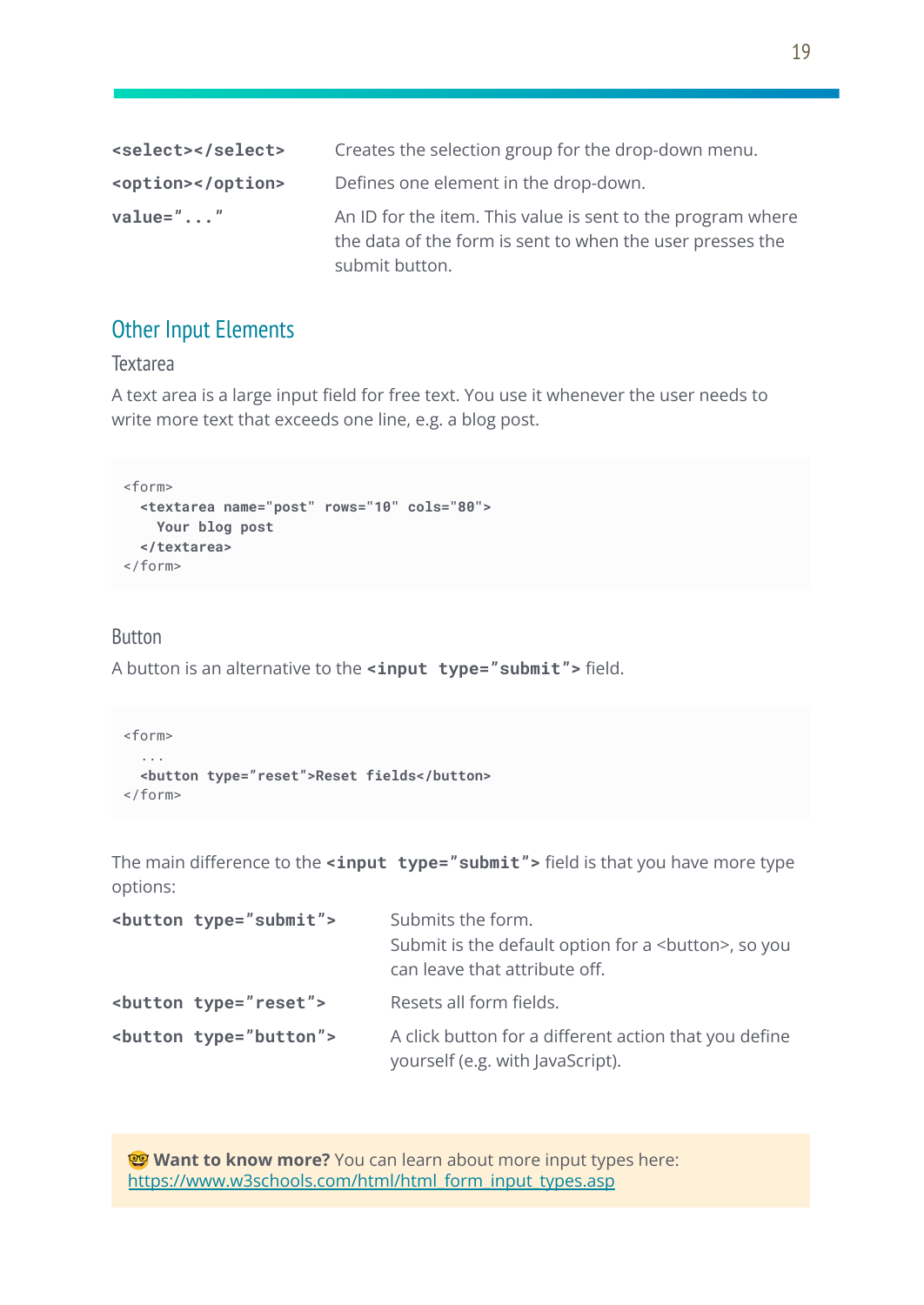## Action

Every form should define a form action with the **action="..."** attribute. The action attribute specifies where to send the form-data when a form is submitted.

```
<form action="/sign-in.php">
```
In this example, the data that the user typed into the form fields is sent to the sign-in.php program. It is assumed that the file containing the PHP code exists and is able to handle the data.

In the course **[JavaScript](https://hamburgcodingschool.com/courses/javascript-for-web-1/) for Web** you will learn to build your own programs in JavaScript, which can be used as receiver of form input.

# HTML5 Forms (optional knowledge)

**HTML5** is a new version of HTML. Here, a lot of helpful tags and attributes were added to add more functionality to forms, for example:

- Email input type
- Phone number input type
- Date and time input type
- Max length for text input
- Placeholder
- Label
- Built-in form validation
- Email validation
- Required input fields

You can learn more here:

- <https://www.html5rocks.com/en/tutorials/forms/html5forms/>
- https://www.w3schools.com/html/html form attributes.asp

# Block and Inline Elements

Remember that <div> tags were breaking the text, while <small> tags were not?

There are two ways in which HTML elements behave in the flow on a line. It is called the *display type*.

The two options are: *block* and *inline*.

A *block-level element* always starts on a new line. Some block level elements are: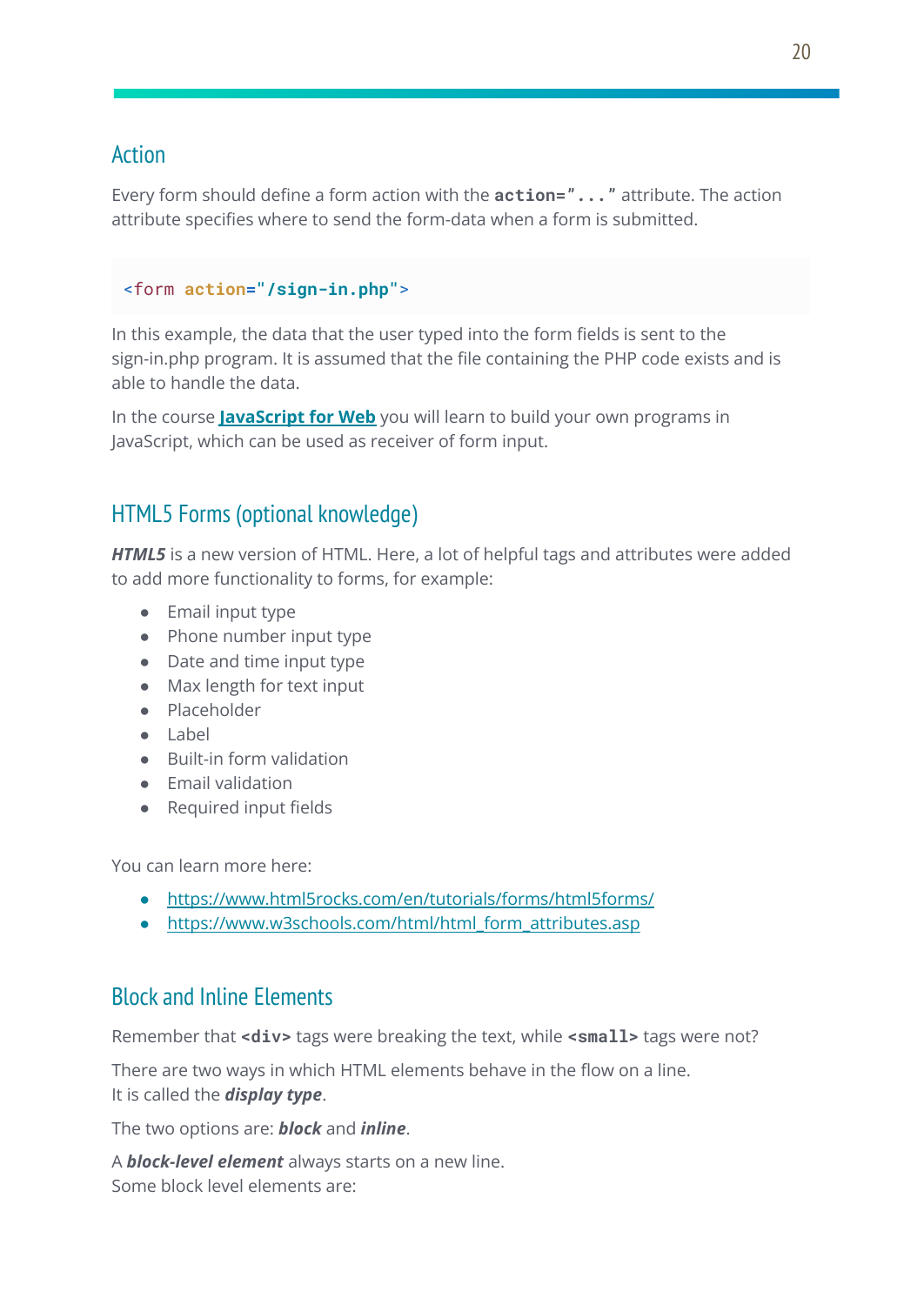| <article></article>                                                                                 | <blockguote></blockguote> | $<$ div $>$                                                    | <fieldset></fieldset> | $<$ form $>$                                                      | $<$ h1>- $<$ h6> |
|-----------------------------------------------------------------------------------------------------|---------------------------|----------------------------------------------------------------|-----------------------|-------------------------------------------------------------------|------------------|
| <header></header>                                                                                   | <footer></footer>         | $\langle 01 \rangle$ $\langle 01 \rangle$ $\langle 11 \rangle$ | < p >                 | <pre></pre>                                                       | stable>          |
| An <i>inline element</i> does not start on a new line.<br>Some frequently used inline elements are: |                           |                                                                |                       |                                                                   |                  |
| $\leq a$                                                                                            | $<$ imq $>$               | <button></button>                                              | $\leq$ small>         | $5 5 5 6 6 6 7 8 8 9 9 9 9 9 9 9 9 9 9 9 9 9 9 9 9 9 9 9 9 9 9 9$ | <label></label>  |
| <span></span>                                                                                       | <strong></strong>         | <textarea></textarea>                                          | <select></select>     |                                                                   |                  |

 **Optional knowledge: <img>** elements are actually not *inline*, but *inline-block*. This is a combination of both. The element behaves like an inline element, but it is also a block, meaning that you can set both height and width.

Comparison of inline, inline-block and block:

| Lorem ipsum inline inline dolor sit amet, block                                                       | inline- | inline-<br>block | consectetur adipiscing elit, sed do |
|-------------------------------------------------------------------------------------------------------|---------|------------------|-------------------------------------|
| eiusmod tempor incididunt ut labore et dolore magna aliqua. Ut enim ad                                |         |                  |                                     |
| block                                                                                                 |         |                  |                                     |
| block                                                                                                 |         |                  |                                     |
| minim veniam, quis nostrud exercitation ullamco laboris nisi ut aliquip ex ea commodo consequat. Duis |         |                  |                                     |

From: [https://www.w3schools.com/css/tryit.asp?filename=trycss\\_inline-block\\_span1](https://www.w3schools.com/css/tryit.asp?filename=trycss_inline-block_span1)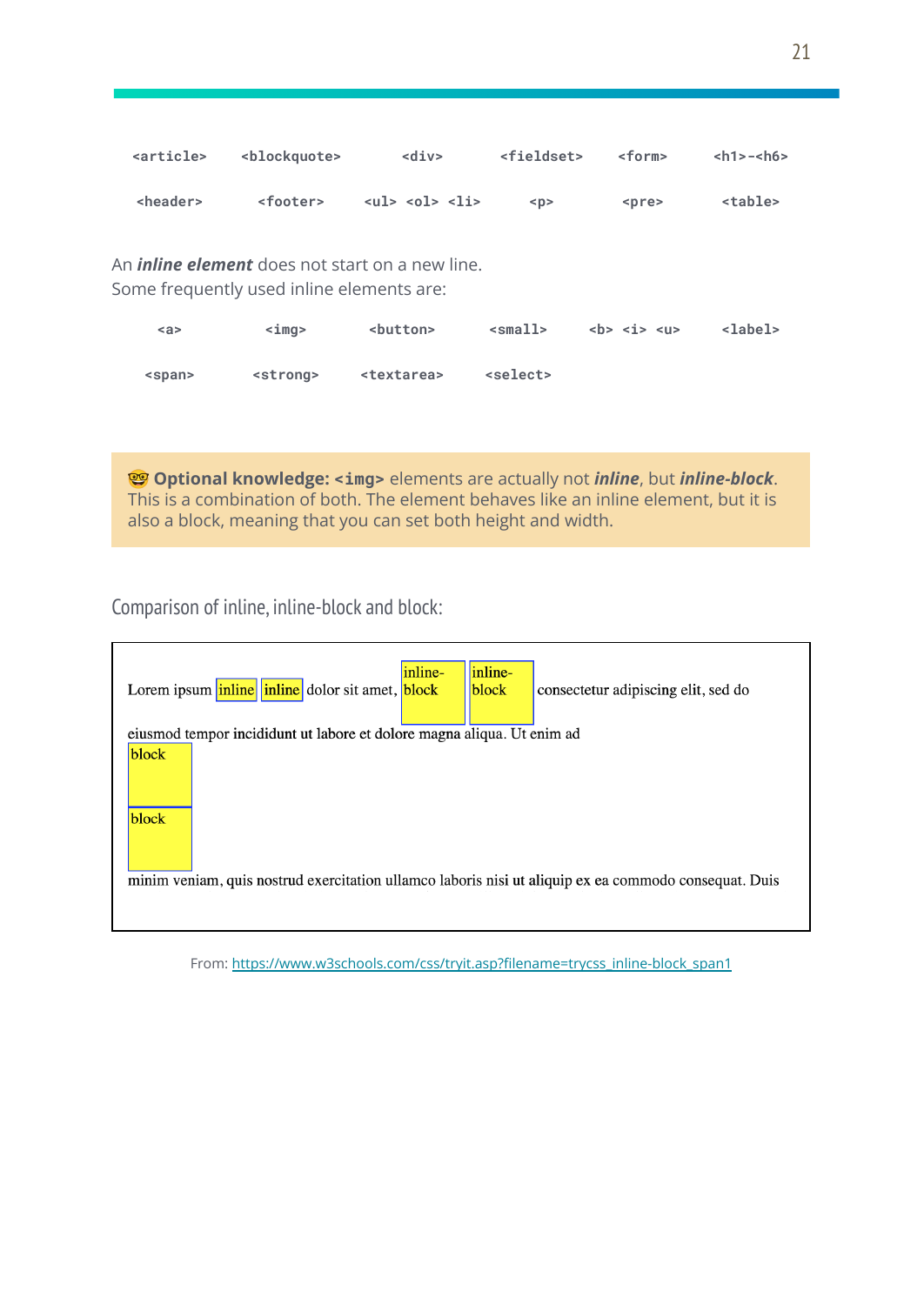# **CSS**

# CSS Syntax

*CSS* stands for *Cascading Style Sheets* and describes how HTML elements are to be displayed in the browser.



The *selector* points to the HTML element you want to style.

The *declaration* block contains one or more declarations separated by semicolons.

Each declaration includes a CSS *property name* and a *value*, separated by a *colon* (**:**).

A CSS declaration always ends with a *semicolon* (**;**), and declaration blocks are surrounded by *curly braces*: **{ }**

# **Comments**

Just as in HTML *comments* are used to explain the code and may help when you edit the source code at a later date and are ignored by browsers but the syntax is a bit different. A CSS comment starts with **/\*** and ends with **\*/**. Comments can span multiple lines:

```
.logo {
 height: 32px;
 width: 32px;
/* margin: 20px;
 Padding: 5px; */
 cursor: pointer;
}
```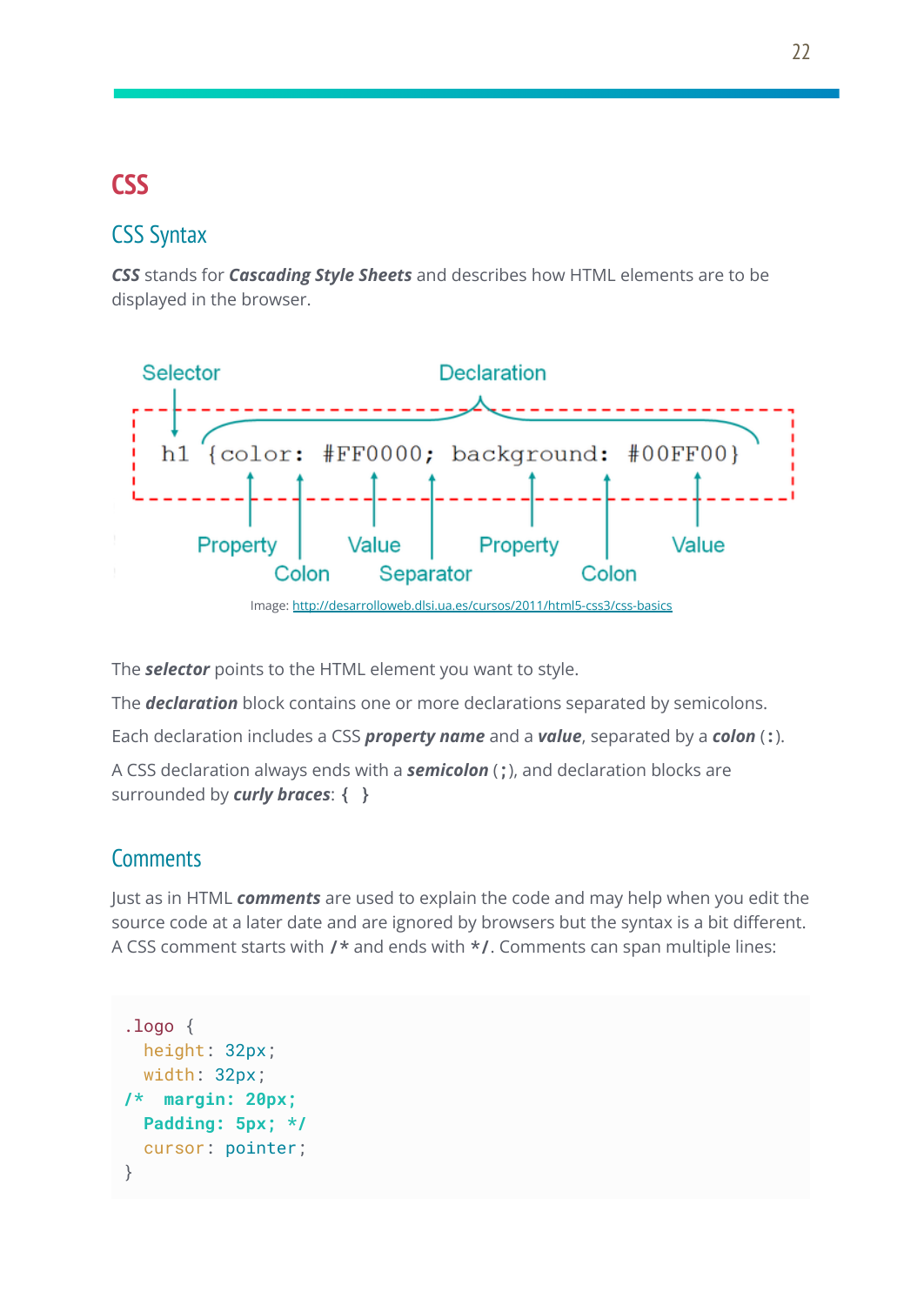# **Colors**

Colors in CSS are defined like this:

```
.logo {
 color: red; /* text color */
 background-color: #44F25A; /* background color */
}
```
Color values can be specified in four ways: as *color name*, *hex color*, *rgb color*, or *hsl color*.

#### Color Names

CSS has some predefined names for colors, e.g. **red**, **blue**, **orange** or **tomato**.

You can look up the complete list here: [https://www.w3schools.com/colors/colors\\_names.asp](https://www.w3schools.com/colors/colors_names.asp)

Hex Colors

Hex colors follow the pattern: **#rrggbb** (red, green, blue)

The values are hexadecimal values between **00** and **FF**.

 $\blacktriangleright$  Read more: [https://www.w3schools.com/colors/colors\\_hexadecimal.asp](https://www.w3schools.com/colors/colors_hexadecimal.asp)

RGB Colors

Here, colors are defined as: **rgb(r, g, b)** (red, green, blue)

The values are numbers between **0** and **255**.

Read more: [https://www.w3schools.com/colors/colors\\_rgb.asp](https://www.w3schools.com/colors/colors_rgb.asp)

#### HSL Colors

This is a different color space where colors are defined by hue, saturation and lightness.

They follow the pattern: **hsl(h, s%, l%)** (hue, saturation, lightness)

Hue is a number between **0** and **360** (degrees on the color wheel).

Saturation and lightness are a percentage (between 0 and 100).

Read more: [https://www.w3schools.com/colors/colors\\_hsl.asp](https://www.w3schools.com/colors/colors_hsl.asp)

 **Note:** RGB and HSL colors are not used very often, but you will see hex colors all the time. It is a good idea to study hex codes and know the most common ones.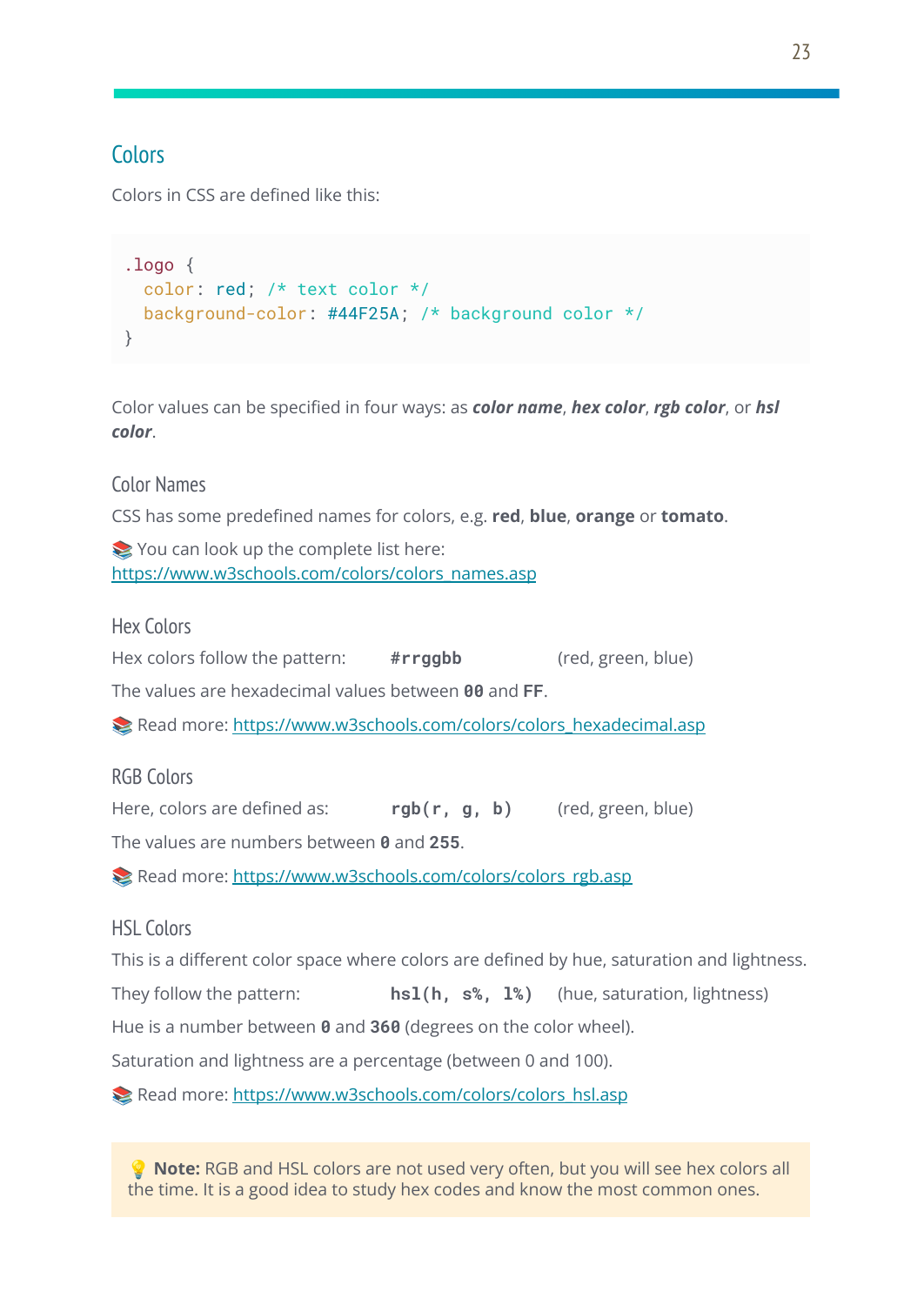# CSS Selectors

In CSS, a *selector* is the element before the opening bracket **{** that defines to which element(s) the style will be applied.

## Tags

Tag selectors look like this:

```
/* Applies to all <a> elements. */
a {
color: blue;
}
/* Applies to all <p> elements. */
p {
 font-size: 12px;
}
```
Classes To select a class, you use the dot (**.**):

```
/* Applies to all HTML elements that specify class="blue". */
.blue {
 color: blue;
}
/* All HTML elements that specify class="small-text". */
.small-text {
 font-size: 9px;
}
```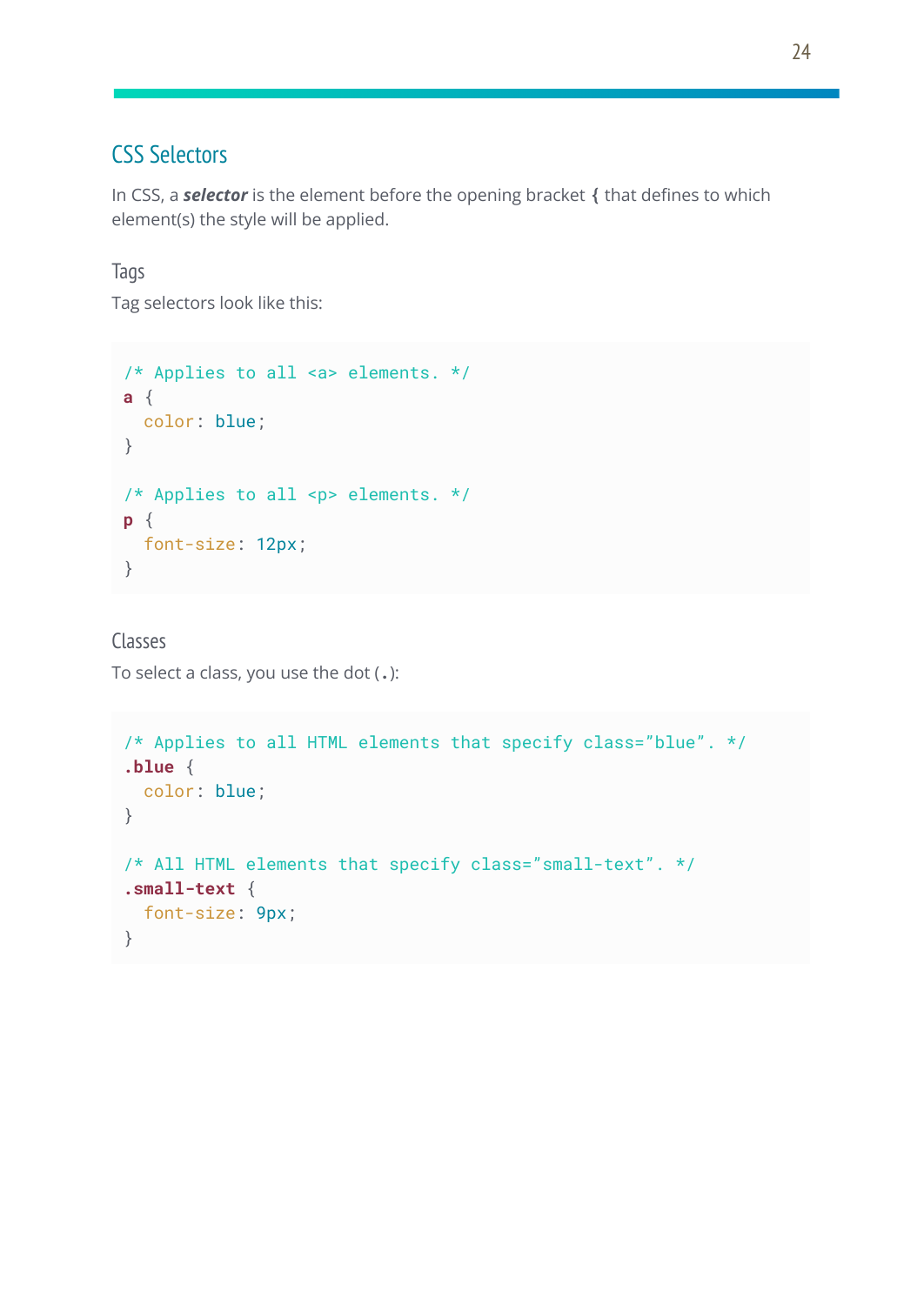#### $IDS$

To select HTML tags with a certain id, use the hash (**#**):

```
/* Applies only to the element with id="application-submit". */
#application-submit {
 color: blue;
 font-weight: bold;
 text-transform: uppercase;
}
```
All Elements

The selector for all elements is the asterisk (**\***):

```
/* Applies to all HTML elements. */
* {
 font-family: Arial, Helvetica, sans-serif;
}
```
#### Combining Selectors

Instead of defining the same style for multiple selectors, you can separate them by comma (**,**).

```
/* Applies to HTML elements of both class="profile" and
class="teacher". */
.profile, .teacher {
 font-weight: bold;
 font-family: Arial, Helvetica, sans-serif;
 margin: 12px;
}
```
 **Learn more about selectors and combining them:** [https://www.w3schools.com/CSSref/css\\_selectors.asp](https://www.w3schools.com/CSSref/css_selectors.asp)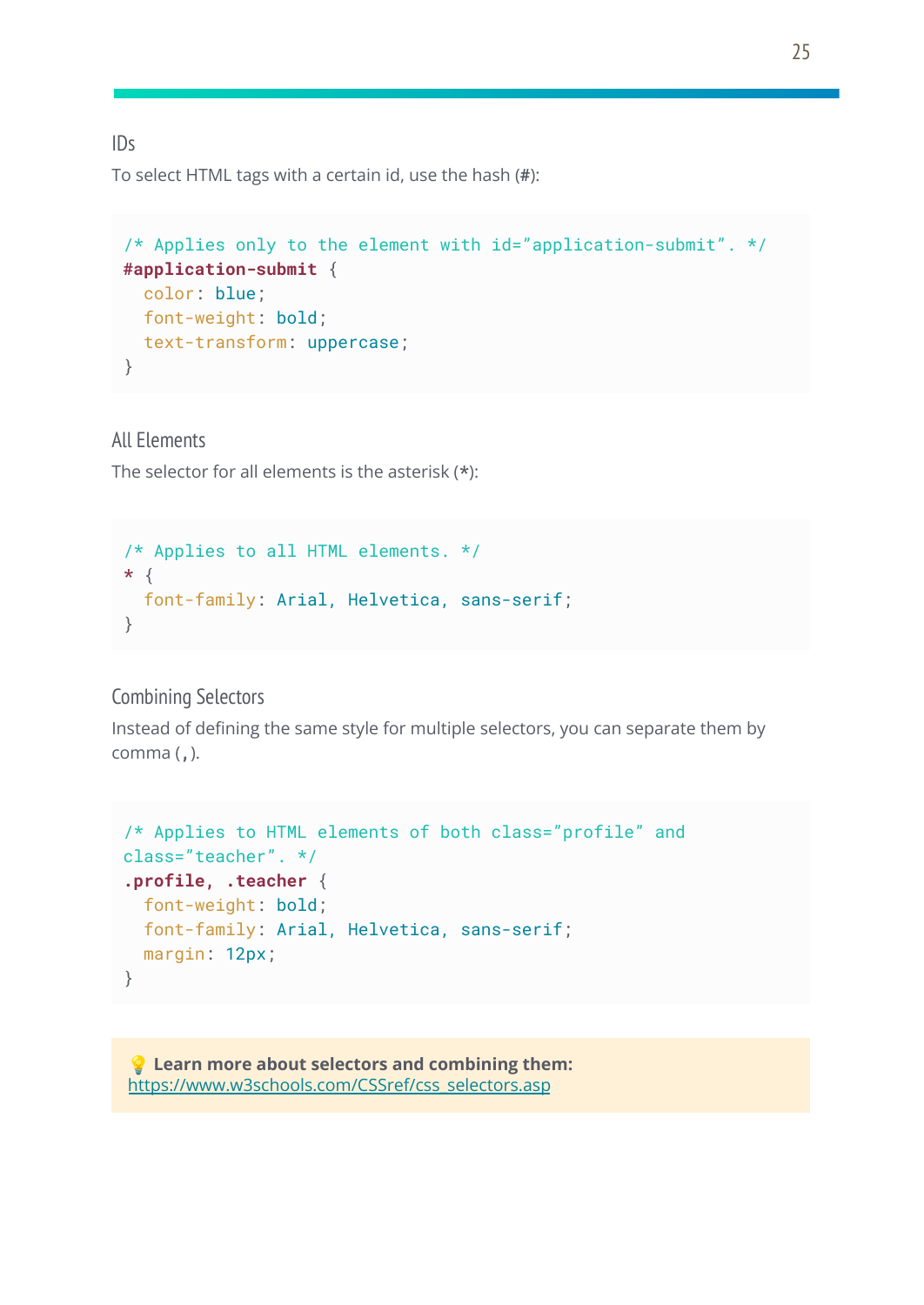# The BEM Naming Convention (optional knowledge)

Sometimes it is difficult to give good class names. One strategy is the BEM Naming Convention that aims to bring consistency into class names.

#### *BEM - Block Element Modifier*

The pattern works like this:

```
block__element--modifier
```
The *block* is the larger section that you want to display, e.g. a form.

The *element* is an element of it, e.g. a button.

The *modifier* specifies a variant of this element, e.g. a highlighted button. It is optional. In the HTML, this would look like this:

<button class="form\_\_button--highlighted">Submit</button>

And in the CSS, this would look like:

```
.form__button--highlighted {
  ...
}
```
**Take a deeper dive:** <http://getbem.com/naming/>

#### Units

For specifying a length, CSS provides a selection of units you can choose from.

You usually use them for width, height, margin, padding or font-size.

Length values are written as a number followed by the unit: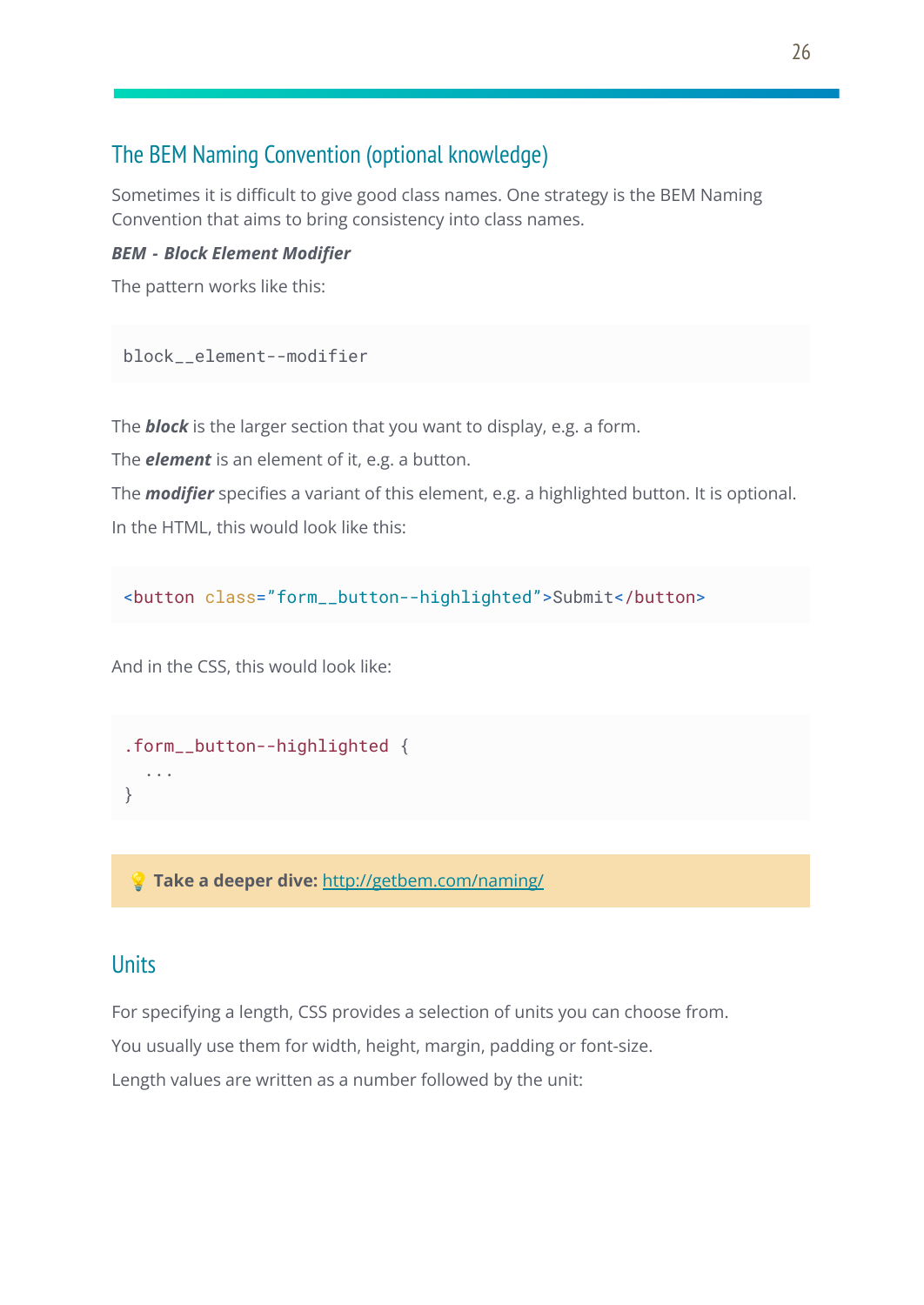```
.wrapper {
 font-size: 1em;
 width: 200px;
}
```
There are two types of units: *absolute* and *relative*.

Absolute units:

- **px** pixels
- **pt** points
- $\bullet$  **pc** picas (1pc = 12 pt)
- **cm** centimeters
- **mm** millimeters
- **in** inches

In web development, you usually use **px** for height and width, and **pt** for font-size.

 **Note:** Pixel values (**px**) are heavily used, but their actual size on the screen depends on the screen of the device. It is good practice to test your website on multiple devices and to make the website responsive (see section "Responsiveness").

Relative units:

- **em** Relative to the element's font size (2em = 2 times the font size)
- **rem** Relative to the font size of the root element
- **vw** Relative to 1% of the viewport width
- **vh** Relative to 1% of the height of the viewport
- **vmin** Relative to 1% of viewport's smaller dimension
- **vmax** Relative to 1% of viewport's larger dimension
- **%** Relative to the parent element
- **ex** Relative to the x-height of the element's font (rarely used)
- **ch** Relative to width of the **0** character (rarely used)

In web development, you will use em, rem, vw and % a lot. The other values you will rarely encounter.

The *viewport* is the size of the window in the browser.

 **Tip:** It is good practice to use **em** and **rem** a lot. It helps create good responsive websites. **vw** is also a useful unit, but has to be tested especially on small devices.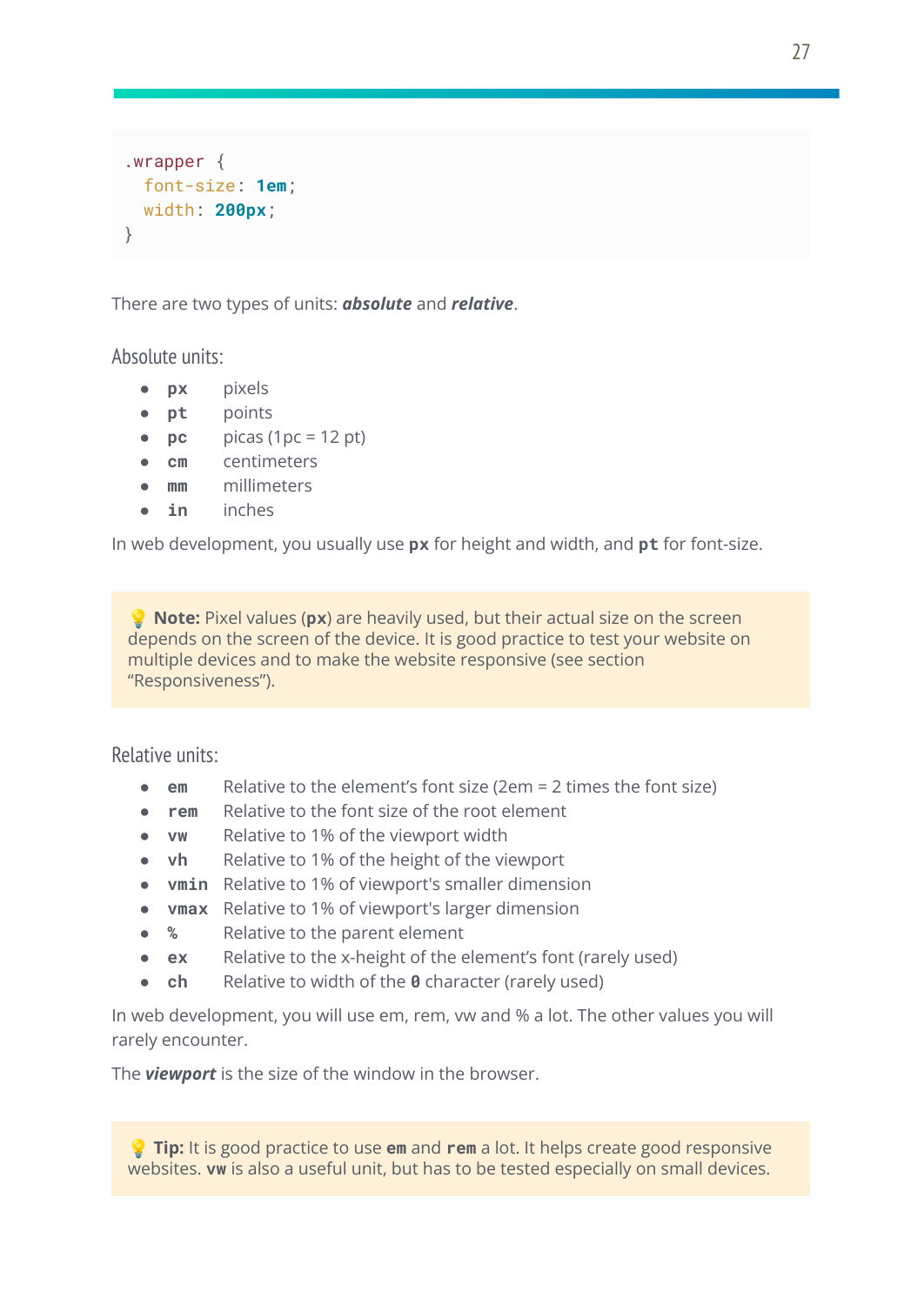## Including CSS

There are three ways of inserting a style sheet:

- Inline CSS
- Internal CSS
- External CSS

Inline CSS CSS is defined in the **style** attribute of an HTML tag.

<p **style="color: grey; font-size: 12px;"**>Lorem ipsum</p>

Internal CSS

The CSS is defined in the **<head>** part of the HTML document.

```
<!DOCTYPE html>
<html>
  <head>
    <meta charset="UTF-8">
    <title>HTML and CSS Course</title>
    <style>
     body {
        background-color: gold;
      }
     h1 {
        color: #3c3c3c;
      }
    </style>
  </head>
  <body>
    <h1>HTML and CSS Course</h1>
    <p>In this course, we are going to learn ...</p>
    ...
  </body>
</html>
```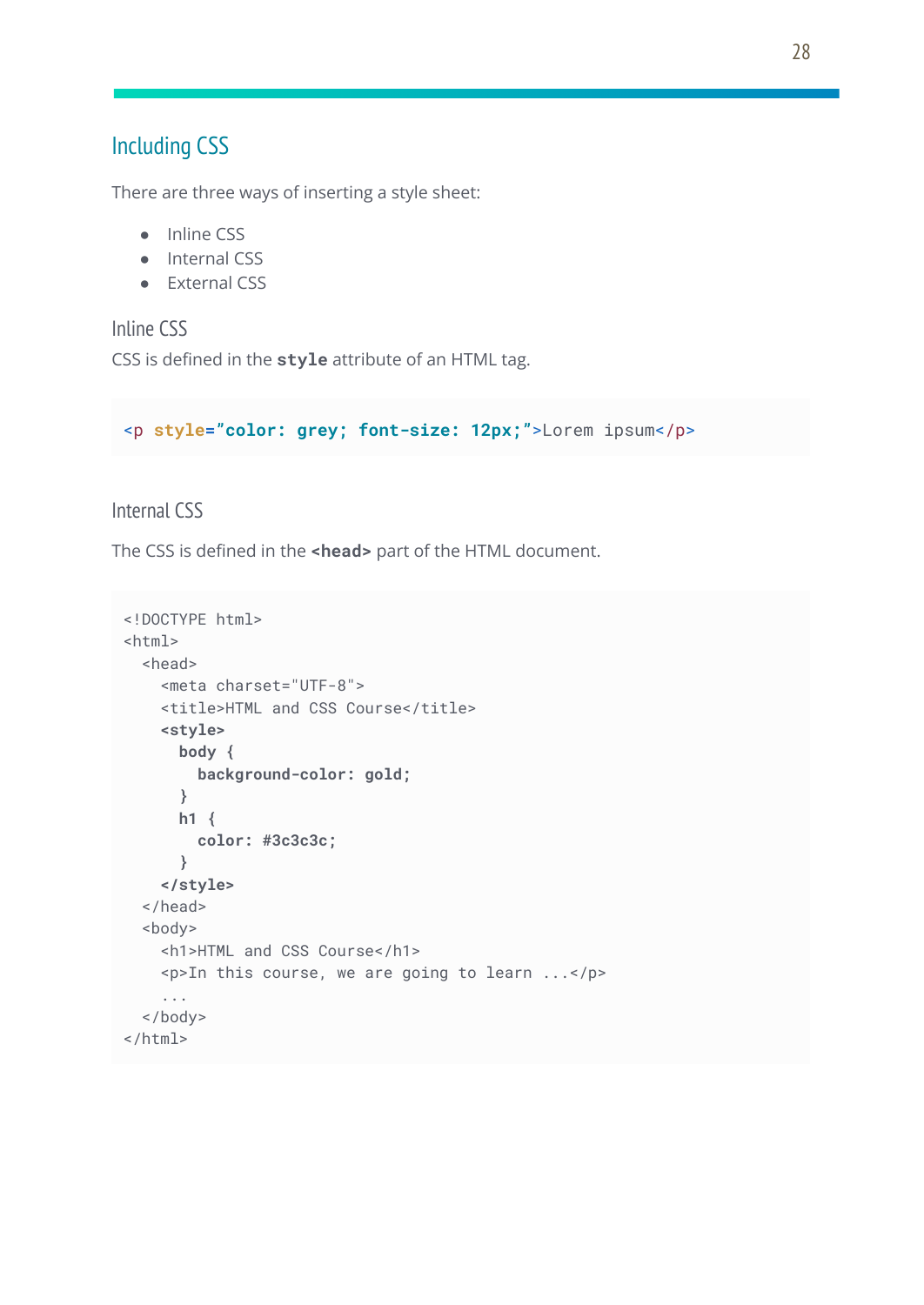#### External CSS

In external CSS, the styles are defined in its own file and then included via a **<link>** element in the **<head>** of the HTML file.

```
<!DOCTYPE html>
<html>
  <head>
    <meta charset="UTF-8">
    <title>HTML and CSS Course</title>
    <link rel="stylesheet" type="text/css" href="courses.css">
  </head>
  <body>
    <h1>HTML and CSS Course</h1>
    <p>In this course, we are going to learn ...</p>
    ...
  </body>
</html>
```
# Specificity Rules

In CSS, some styles can overwrite others. For this, CSS applies its specificity rules.

Rule 1: From Top to Bottom

CSS applies its rules from top to bottom. This means that styles that appear later in the style sheet overwrite the ones that appeared earlier.

Rule 2: IDs over Classes over Tags over Universal

If multiple contradicting styles apply to the same element, the one with the most importance is choses. The importance hierarchy looks like this:

```
id > classes > tag > universal selector (*)
```
Rule 3: Inline CSS over Internal CSS over External CSS

Similarly, if there are styles defined in multiple ways, the more important ones overwrite the less important ones. The importance hierarchy here looks like this:

**inline CSS > internal CSS > external CSS**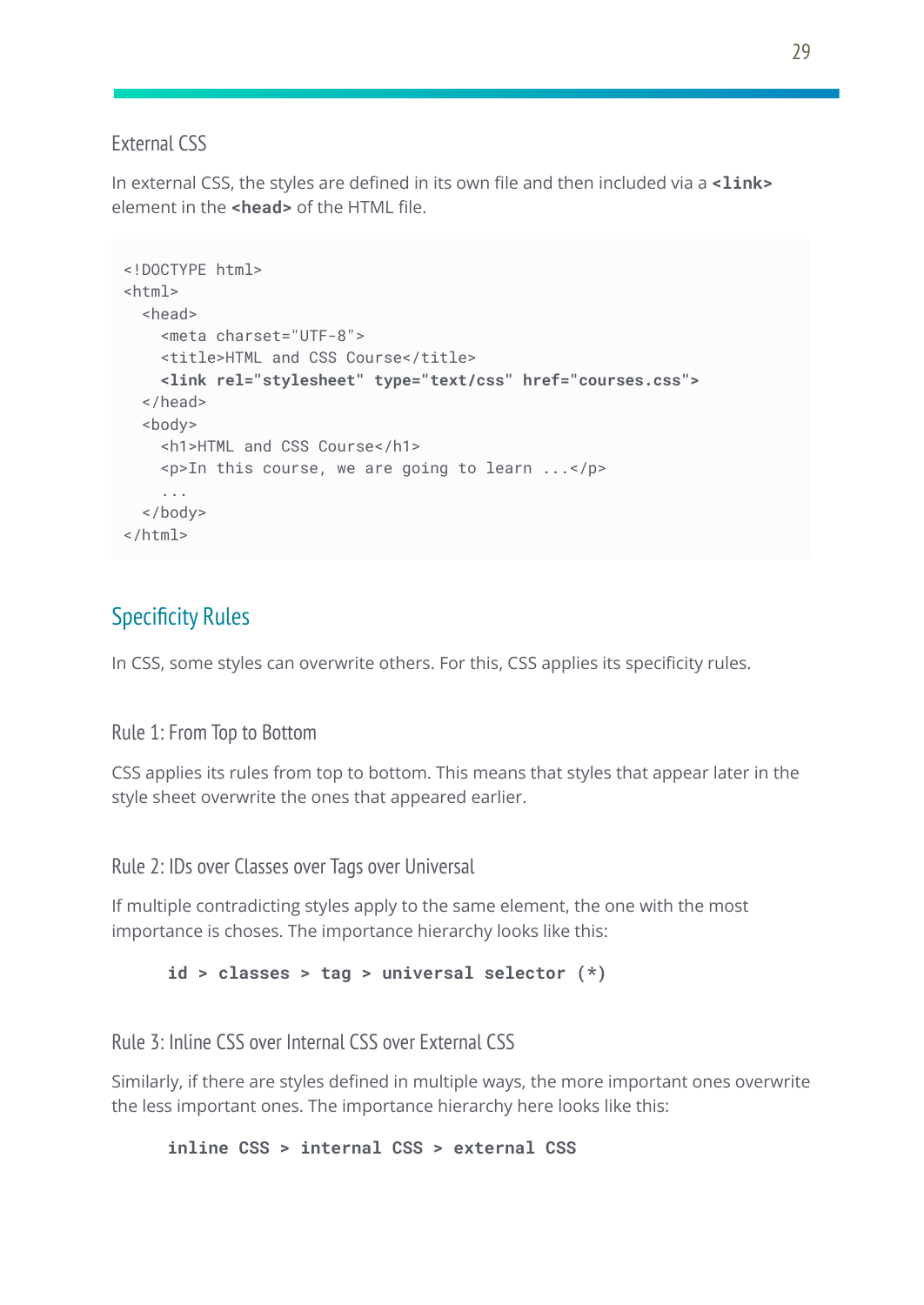Rule 4: !important trumps everything

If you need to hack your CSS so that your style overwrites the others regardless of the importance hierarchy, you can use **!important**.

```
.highlighted {
 background-color: yellow !important;
}
```
⚠️ **Attention: !important** overwrites everything but is to be used wisely and only in exceptional cases.

# The CSS Box Model

All HTML elements can be considered as boxes. In CSS, the term *box model* is used when talking about design and layout.

The CSS box model is essentially a box that wraps around every HTML element. It consists of *margin*, *border*, *padding*, and the actual *content*.

The image below illustrates the box model:

| Margin                                                 |
|--------------------------------------------------------|
| <b>Border</b>                                          |
| Padding                                                |
| Content                                                |
|                                                        |
| $l$ https://www.com/anhande.com/andexna have adol non) |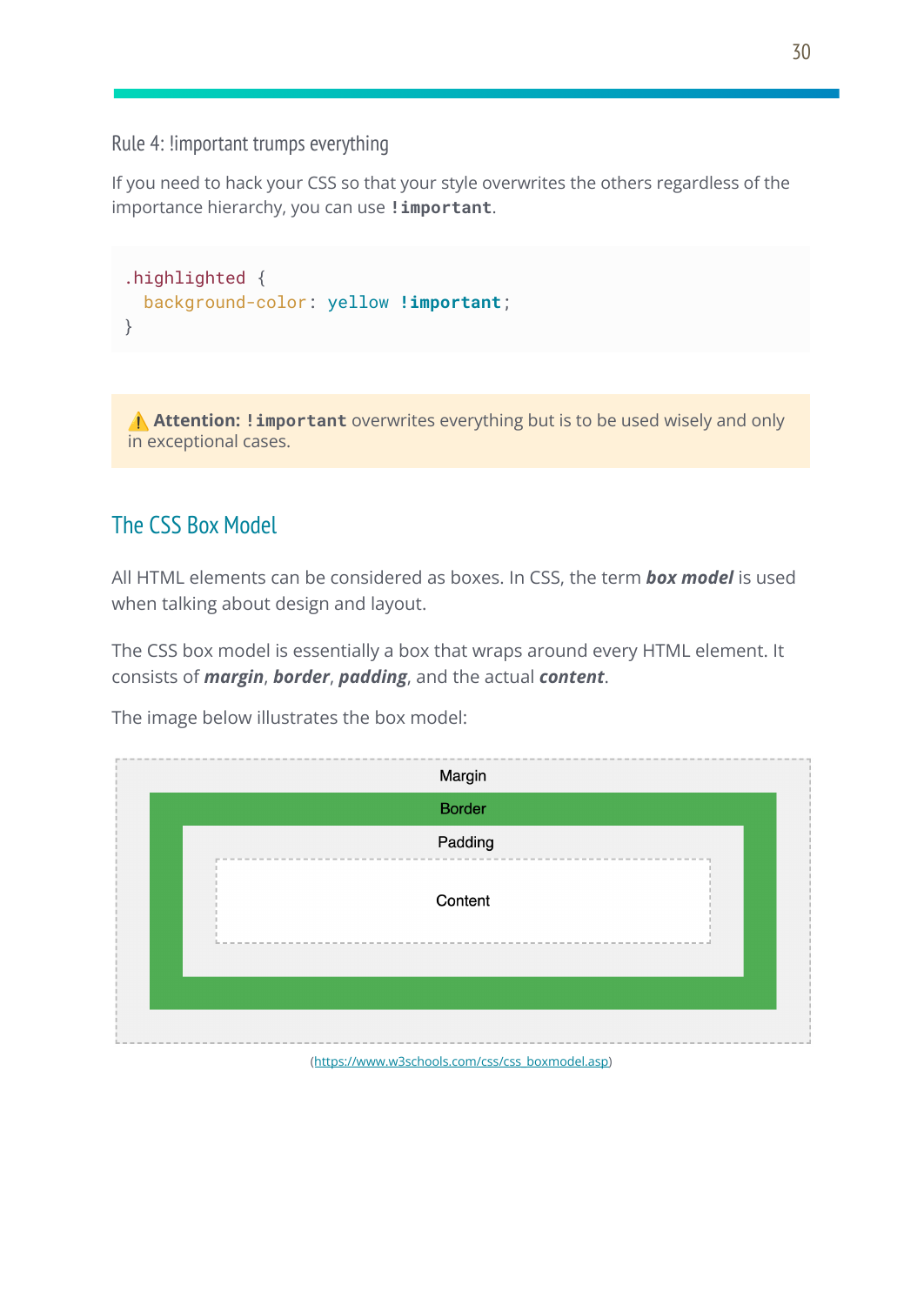Explanation of the different parts:

- *Margin* Clears an area outside the border. The margin is transparent.
- *Border* A border that goes around the padding and content.
- *Padding* Clears an area around the content. The padding is transparent.
- *Content* The content of the box, where text and images appear.

The box model allows us to add a border around elements, and to define space between elements.

## **Responsiveness**

A website is *responsive* if it is suitable for all screen sizes, even for small mobile screens.

For making a website responsive, we can use *media queries*.

Media queries are styles wrapped in a **@media** block that defines for which screen size this style applies.

```
// Small devices (landscape phones, 576px and up)
@media (min-width: 576px) { ... }
// Medium devices (tablets, 768px and up)
@media (min-width: 768px) { ... }
// Large devices (desktops, 992px and up)
@media (min-width: 992px) { ... }
// Extra large devices (large desktops, 1200px and up)
@media (min-width: 1200px) { ... }
```
The style without the media query is the smallest and the default style. The style inside the media query is the one for the larger screens and will overwrite the default style if the screen where the website is displayed is larger than specified.

# CSS Flexbox (optional knowledge)

*Flexbox* is a set of CSS properties that help to align items in columns on a website.

In flexbox, the outer box is called the *container*.

The inner boxes, the columns, if you will, are called the *items*.

To make it work, you put this style on the container element: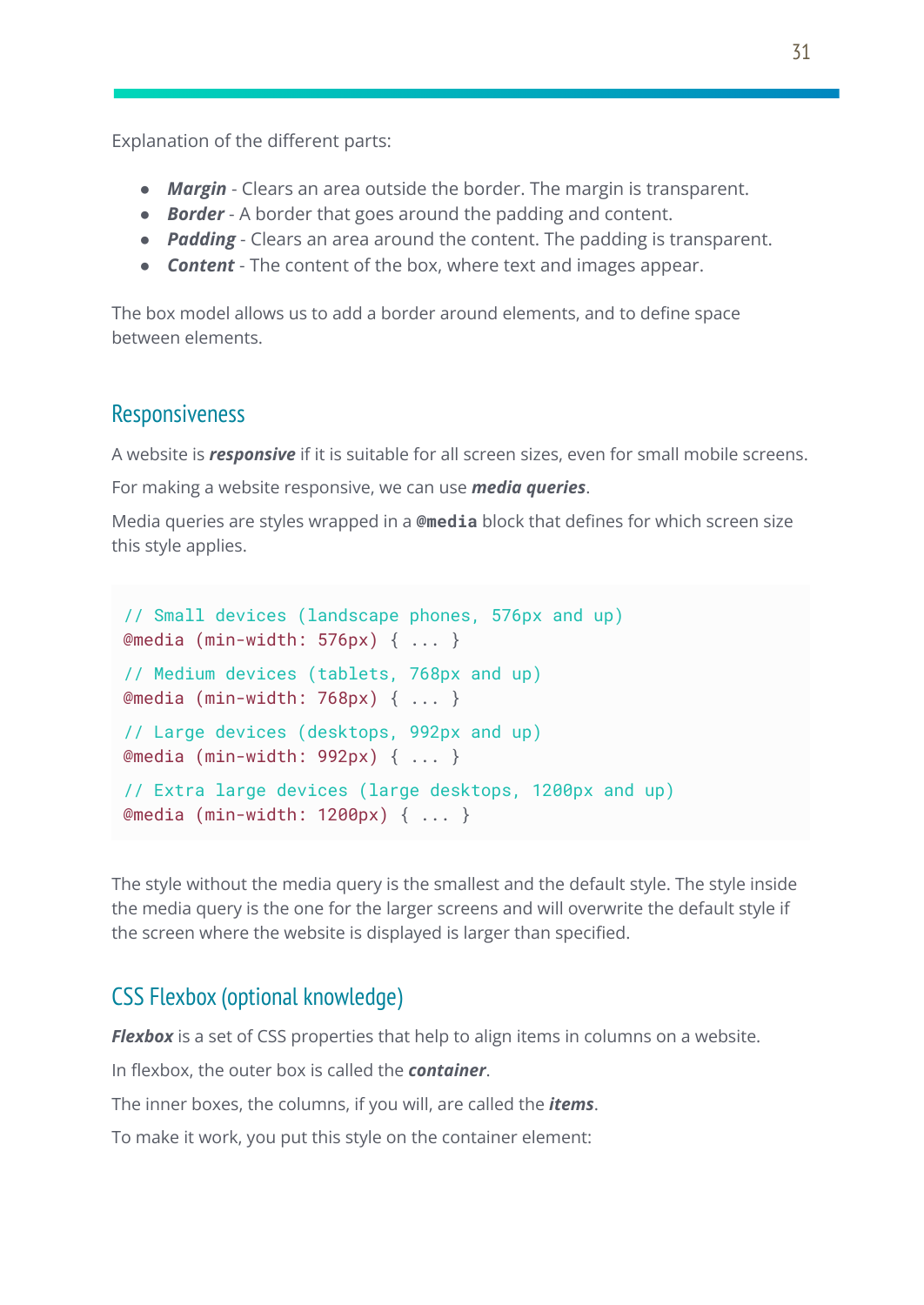```
.container {
  display: flex;
}
```
The flex direction specifies if the items will be aligned in a row or as a column (one below the other). This is specified on the container element as well:

```
.container {
 display: flex;
 flex-direction: row;
}
```
Possible values are: **row**, **column**, **row-reverse**, **column-reverse**.

**Learn more:** You can specify much more for the container and items. A good cheat sheet with visual aids is this: <https://css-tricks.com/snippets/css/a-guide-to-flexbox/>

# **Bootstrap**

Bootstrap is a library for CSS, HTML and JavaScript. It provides a lot of functionality, and predefined CSS styles that make a website look nice.



<https://getbootstrap.com/>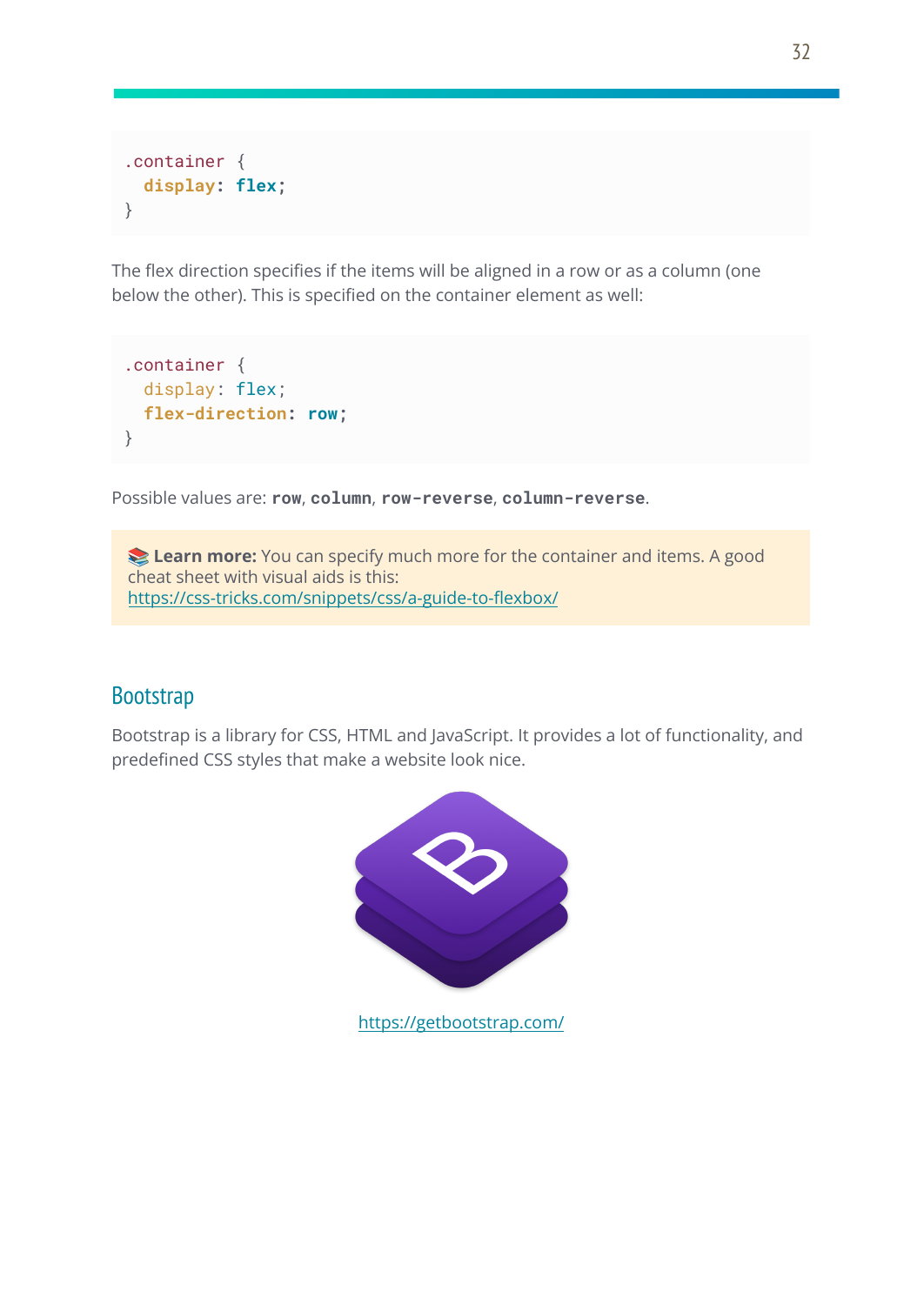# **Glossary**

| <b>HTML</b>     | HyperText Markup Language                                                                                                                                                                                                                                                                                                           |
|-----------------|-------------------------------------------------------------------------------------------------------------------------------------------------------------------------------------------------------------------------------------------------------------------------------------------------------------------------------------|
| CSS             | <b>Cascading Style Sheets</b>                                                                                                                                                                                                                                                                                                       |
| <b>RTFM</b>     | Read The Frigging Manual &                                                                                                                                                                                                                                                                                                          |
| <b>IDE</b>      | Integrated Development Environment,<br>fancy name for a code editor like Visual Studio Code                                                                                                                                                                                                                                         |
| Developer Tools | Feature of the Chrome browser to look at HTML, CSS and<br>other things.                                                                                                                                                                                                                                                             |
| syntax          | The structure of a programming language or markup<br>language. Tells you how to write in that language, e.g. in<br>HTML you put tags in $<$ and $>$ .                                                                                                                                                                               |
| tag             | In HTML, a tag is an HTML element, e.g. <p>. It is the one in<br/>these brackets: <math>\lt</math> &gt;.</p>                                                                                                                                                                                                                        |
| paragraph       | A paragraph is a text block.                                                                                                                                                                                                                                                                                                        |
| hyperlinks      | A link that leads from one website to another.                                                                                                                                                                                                                                                                                      |
| metadata        | Data or information about the document. Any data that is<br>not the content itself. In HTML, useful metadata are the<br>author or a description.                                                                                                                                                                                    |
| viewport        | A special metadata tag that helps to display content for<br>mobile screens.                                                                                                                                                                                                                                                         |
| entity          | Pieces of text that are used to display reserved characters<br>(like "<") or characters you don't find on your keyboard (like<br>" $\mathbb{R}$ " or " $\Omega$ "). The more frequently used have easy to<br>remember names like ♠ for $\triangle$ and € for €.<br>They always start with an ampersand and end with a<br>semicolon. |
| Lorem ipsum     | Dummy text.                                                                                                                                                                                                                                                                                                                         |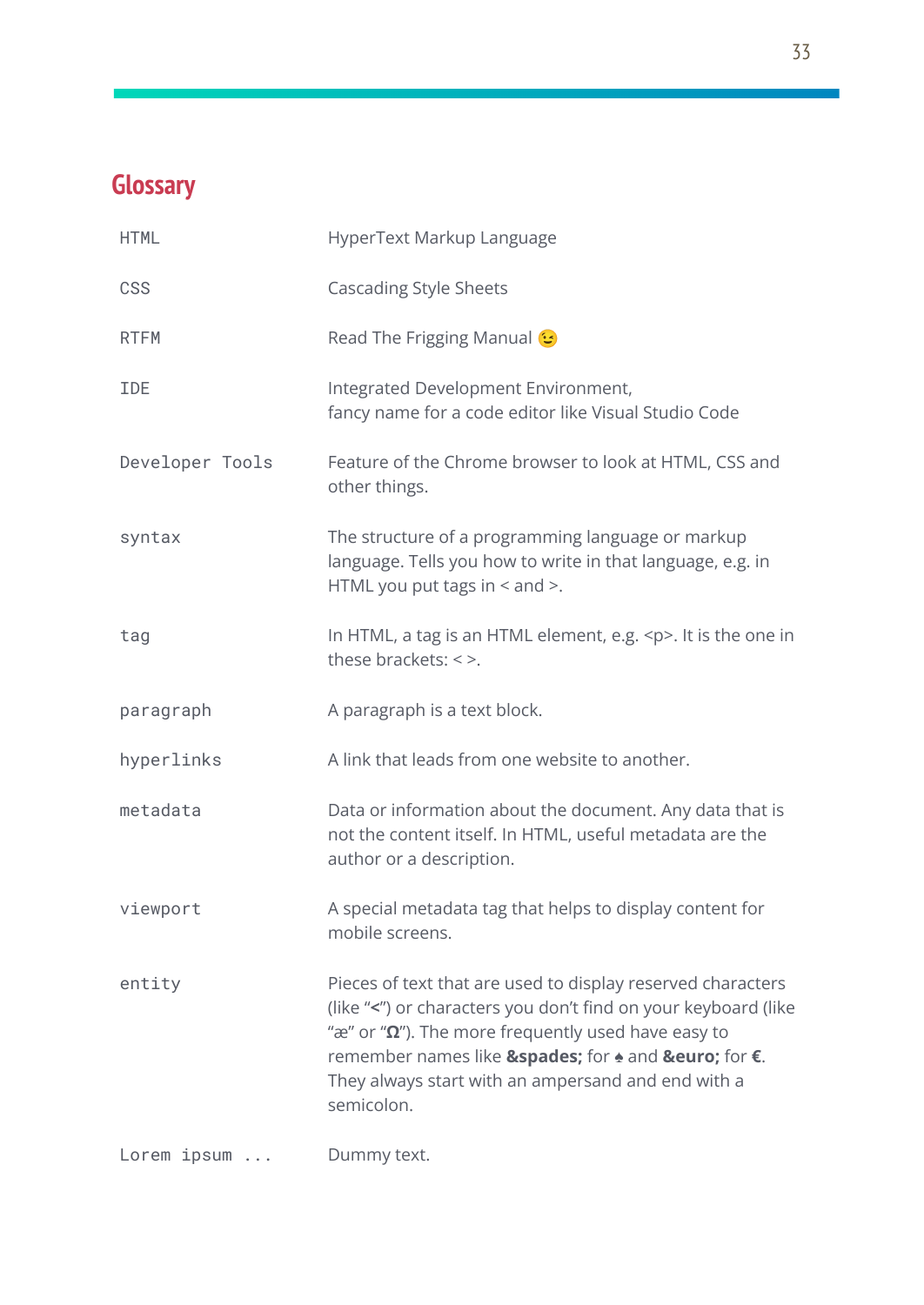| <b>SVG</b>             | An image format where the image is not saved in pixels,<br>but with vectors. Vector images don't have a resolution and<br>can be enhanced without limits.                  |
|------------------------|----------------------------------------------------------------------------------------------------------------------------------------------------------------------------|
| Unordered list         | A list with bullet points.                                                                                                                                                 |
| Ordered list           | A list with numbers.                                                                                                                                                       |
| input                  | A form field                                                                                                                                                               |
| radio button           | A group of items with round buttons where you can select<br>only one.                                                                                                      |
| block-level<br>element | An HTML element that is displayed as a block, meaning it<br>will break surrounding text.                                                                                   |
| inline element         | An HTML element that is displayed inline, meaning it will<br>not break surrounding text.                                                                                   |
| selector               | In CSS: the item that specifies the tag, class or id to which<br>the style should be applied. In this example, the .blue class:<br>$.b \leq u \leq 1$<br>color: blue;<br>} |
| hex color              | Color value in the format: #rrggbb                                                                                                                                         |
| rgb color              | Color value in the format: $rgb(r, g, b)$                                                                                                                                  |
| hsl color              | Color value in the format:<br>hsl(hue, saturation%, lightness%)                                                                                                            |
| <b>BEM</b>             | Block - Element - Modifier<br>A naming convention for CSS classes.                                                                                                         |
| specificity            | The order of importance in which CSS styles are processed<br>and overwrite each other.                                                                                     |
| CSS box model          | The box model is a model that shows where margin,<br>border, padding and content of an HTML element are<br>located.                                                        |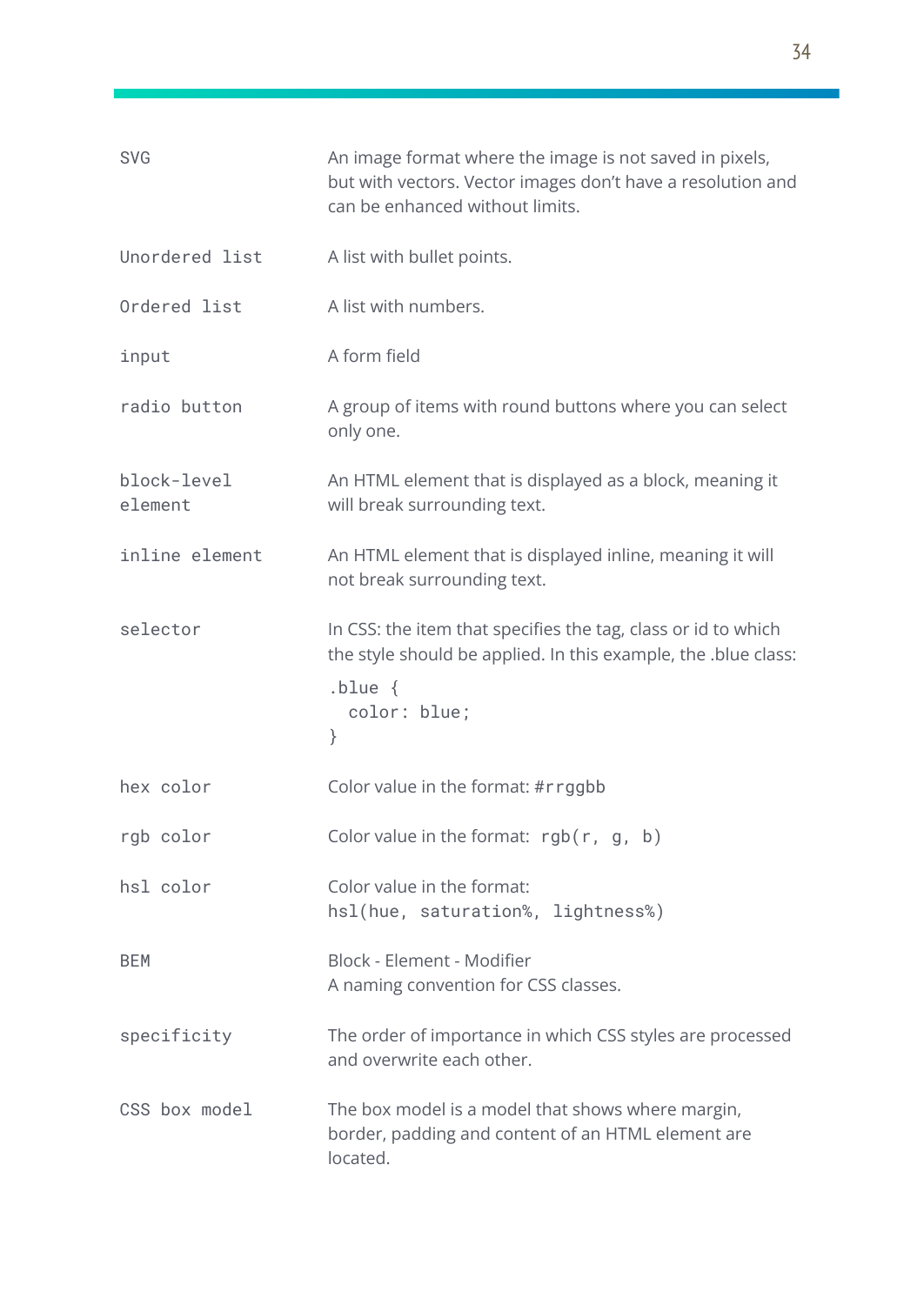| responsive  | A website is responsive if it works well on both large and<br>small screens.                                                                               |
|-------------|------------------------------------------------------------------------------------------------------------------------------------------------------------|
| media query | A media query is a special CSS element that defines for<br>which screen size a style should be applied.<br>Of the format:<br>@media $(min-width: 576px)$ { |
| Flexbox     | A set of CSS properties for arranging items in a container in<br>a certain way. Useful for implementing responsive<br>websites.                            |
| Bootstrap   | A set of libraries for HTML, CSS and JavaScript.<br>https://getbootstrap.com/                                                                              |